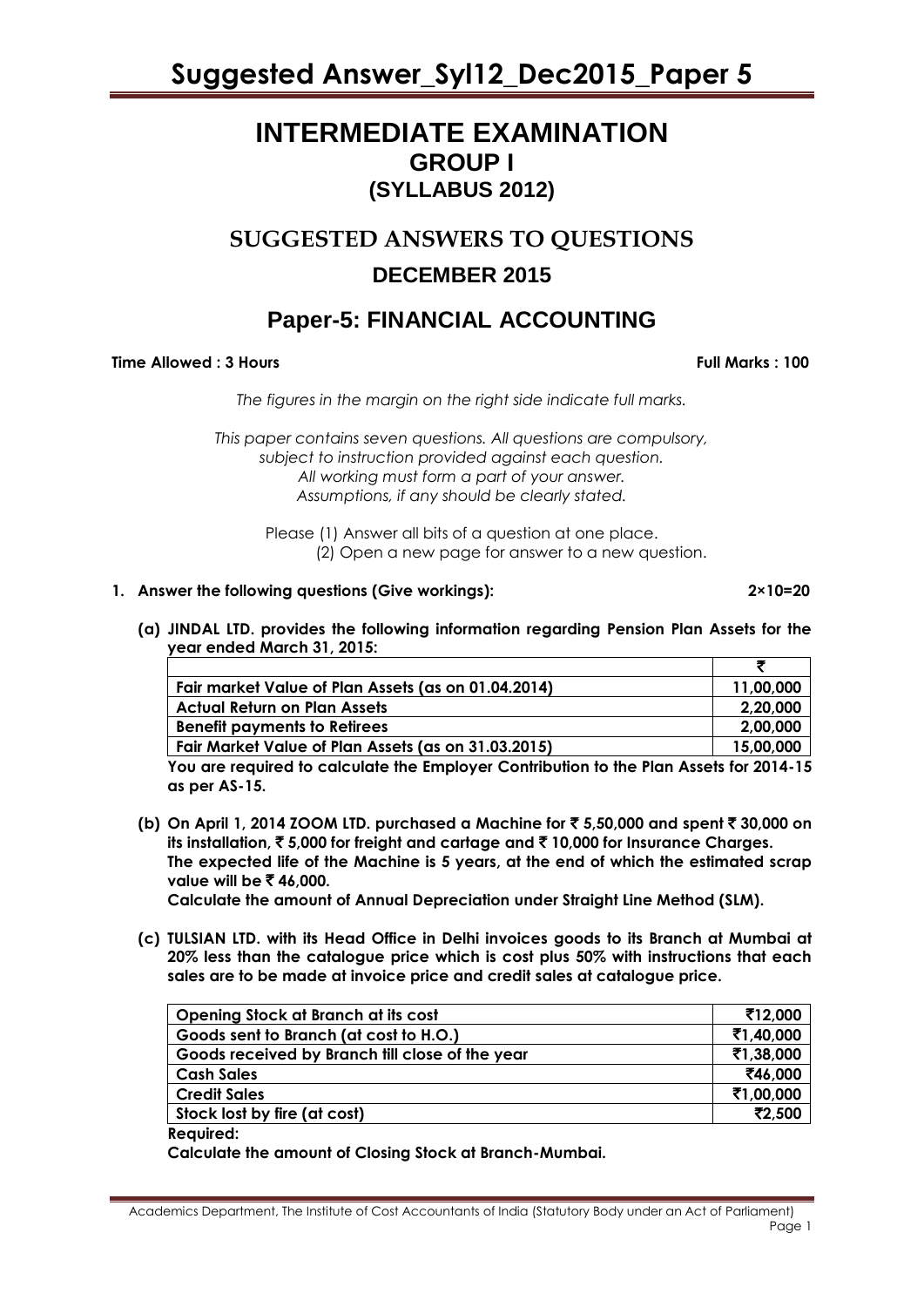**(d) KARYA LTD. took on lease a mine of 5 years on 1st April, 2014. The royalty is payable at a rate of 10% on sales subject to a Minimum rent of** ` **2,00,000 over the term of**  lease. The sales during the year 2014-15 amounted to ₹ 3,00,000.

**What will be the amount of Royalty payable by Karya Ltd. for the year 2014-15?**

- **(e) LIBRA LTD. has two Debtors Ledgers (A-M and N-Z) in use on the Self-Balancing System. MS Chatterjee a customer whose Account-shows a Debit Balance of** ` **5,300 in the (A-M) Debtors Ledger; marries MR SINGH and her amount is, therefore required to be transferred to the (N-Z) Debtors Ledger.**
	- **Required:**

**Pass the Transfer Entries.**

**(f) SEA LTD. has recognized** ` **12 lakh on accrual basis from dividends on units of a Mutual Fund of the face value of** ` **65 lakh held by it at the end of financial year 31.03.2015. Dividends on funds were proposed on 10.04.2015 and declared at 12% on 10.08.2015.**

**Please state with reference to relevant Accounting Standard, whether the treatment accorded by SEA LTD. is in order.**

- **(g) On 1st April, 2015 ALOKE accepted a bill for** ` **5,000 for 3 months drawn by KUNTAL. Kuntal endorses the bill in favour of Chinu. At maturity, the bill was dishonoured. Pass the Journal Entries in the Books of KUNTAL.**
- **(h) The godown of KODIAC LTD. was engulfed in fire on 31st May, 2015 as a result of which a part of stock burnt to ashes. The stock was covered by Fire Policy for** ` **2,00,000 subject to Average Clause. The records of the company revealed the following particulars.**

**Actual Value of Stock as on 31.05.2015 :** ` **4,00,000**

**The Value of Salvaged Stock :** ` **90,000**

**You are required to ascertain the amount of claim to be lodged with the Insurance Company.**

**(i) INDIAN BANK provides the following particulars:**

| Sl. No. | Date of Bill | Amount of<br>Bill $(3)$ | Period   | Rate of Discount |
|---------|--------------|-------------------------|----------|------------------|
|         | 15.01.2015   | 90,000                  | 5 Months | 8%               |
| (ii)    | 10.02.2015   | 60,000                  | 4 Months | 9%               |

#### **Required:**

**Calculate the Rebate on Bills Discounted as on 31st March, 2015.**

**(j) The Revenue Account of HEAVEN LIFE INSURANCE LTD. shows the Life Assurance Fund on 31st March, 2015 at** ` **42,08,400 before taking into account the following items:**

| Claims covered under re-insurance | 12.000 |
|-----------------------------------|--------|
| Claims infimated but not admitted | 22.050 |
| <b>Premium Outstanding</b>        | 8.110  |

**What is the Balance of Life Assurance Fund?**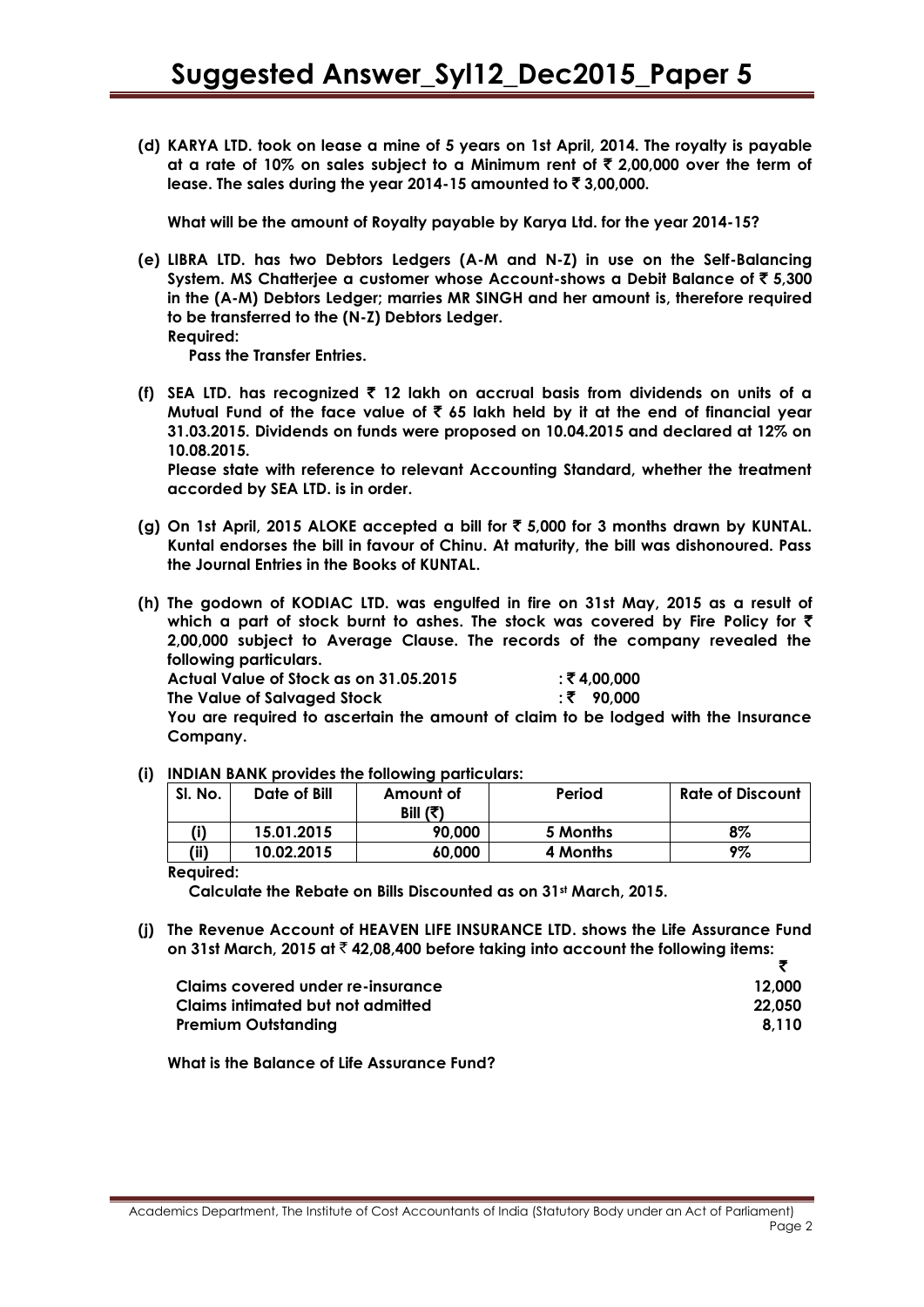# **Answer:**

### **1. (a) Calculation of Employer contribution to Plan Assets:**

| <b>Particulars</b>                                  |             |  |  |  |
|-----------------------------------------------------|-------------|--|--|--|
| Fair market value of Plan Assets (as on 31.03.2015) | 15,00,000   |  |  |  |
| Fair market value of Plan assets (as on 01.04.2014) | (11,00,000) |  |  |  |
| Change in Plan Assets                               | 4,00,000    |  |  |  |
| Actual return on plan assets                        | (2,20,000)  |  |  |  |
| Benefits payments to Retirees                       | 2,00,000    |  |  |  |
| Employer contribution to plan assets                | 3,80,000    |  |  |  |

# **(b) Calculation of Annual Depreciation under Straight Line Method:**

Annual Depreciation: (5,50,000+30,000+5,000 – 46,000) ÷ 5 = (5,39,000) ÷ 5 = ₹ 1,07,800.

# **(c) Calculation of closing stock at Branch Mumbai:**

|              | <b>Particulars</b>                                    |          |
|--------------|-------------------------------------------------------|----------|
| Α            | Opening Stock                                         | 12,000   |
| B            | Add: Goods received                                   | 1,38,000 |
| $\mathsf{C}$ | Less: Invoice price of cash sales                     | (46,000) |
|              | Invoice price of credit sales (₹1,00,000 × 120 / 150) | (80,000) |
|              | Abnormal Loss (₹ 2,500 + 20%)                         | (3,000)  |
| D            | Closing stock at Branch in hand                       | 21,000   |
| E            | Closing stock in transit (₹ 1,68,000 – ₹ 1,38,000)    | 30,000   |
|              | Total Branch stock (at invoice price)                 | 51,000   |

| (d) Minimum rent per annum | $=$ ₹ 2,00,000 ÷ 5 | $=$ ₹ 40.000 |
|----------------------------|--------------------|--------------|
| Royalty based on Sales     | =10% of ₹3,00,000  | $= ₹ 30.000$ |

Amount of Royalty payable is  $\bar{\tau}$  40,000

(Since minimum rent is more than royalty on the basis of sales).

# **(e)**

Г

# **In the books of LIBRA LTD.**

# **Journal Entries** Particulars Dr.

**Cr.** 

٦

| Mrs. Singh A/c (in the N-Z Debtors' Ledger)<br>Dr.                | 5,300 |       |
|-------------------------------------------------------------------|-------|-------|
| To MS Chartterjee (in the A-M Debtors' Ledger)                    |       | 5,300 |
| (Being the balance transferred from A-M Debtors' Ledger to N-Z    |       |       |
| Debtors' ledger)                                                  |       |       |
| N-Z Debtors' Ledger Adjustment A/c (in the General Ledger)<br>Dr. | 5.300 |       |
| To A-M Debtors' Ledger Adjustment A/c                             |       | 5,300 |
| (in the General Ledger)                                           |       |       |
| (Correcting entry of Adjustment A/c pursuant to the transfer)     |       |       |

**(f)** As per AS 9 "Revenue Recognition" states that dividend from investments in shares are not recognized in the statement of Profit and Loss until the right to receive dividend is established.

In the given case, the dividend is proposed on 10<sup>th</sup> April, 2015, while it was declared on 10.08.2015. Hence, the right to receive dividend is established on 10th August 2015 only. Therefore, on applying the provisions stated in the standard, income from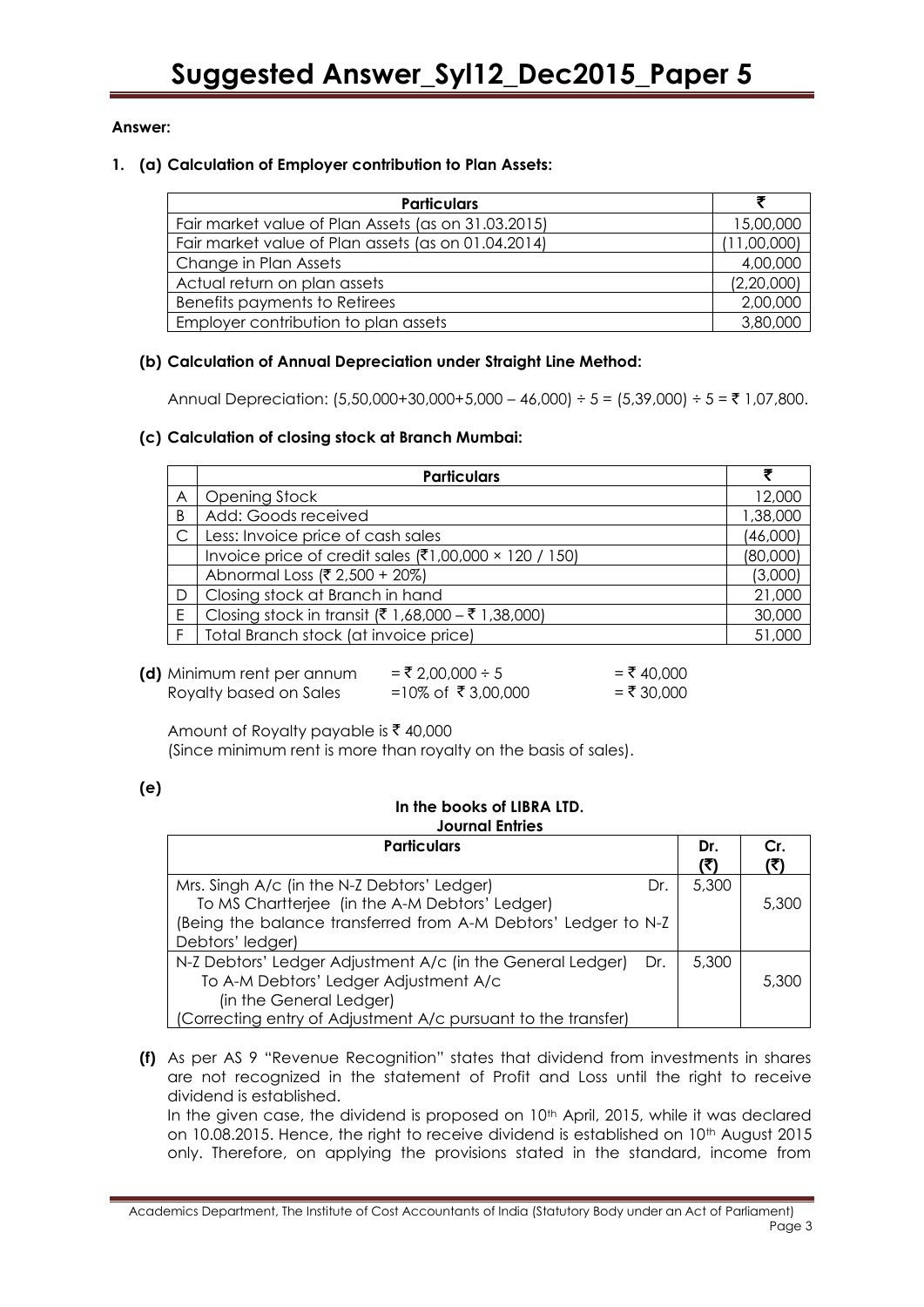dividend on units of mutual fund must be recognized by SEA Ltd in the financial year 2015-16 only.

Therefore, the recognition of income from dividend on units of mutual fund on accrual basis, in the financial year 2014-15 is not in accordance with AS 9.

# **(g)**

# **In the books of KUNTAL**

| Date     | <b>Particulars</b>                                         | Dr.   | Cr.   |
|----------|------------------------------------------------------------|-------|-------|
|          |                                                            |       |       |
| 2015     | <b>Bills Receivable A/c</b><br>Dr.                         | 5,000 |       |
| April, 1 | To Aloke A/c                                               |       | 5,000 |
|          | (Being a bill drawn on Aloke)                              |       |       |
|          | Chinu A/c<br>Dr.                                           | 5,000 |       |
|          | To Bills Receivable A/c                                    |       | 5.000 |
|          | (Being the bills previously drawn on Aloke new endorsed in |       |       |
|          | favour of Chinu)                                           |       |       |
| July, 4  | Aloke A/c<br>Dr.                                           | 5,000 |       |
|          | To Chinu A/c                                               |       | 5,000 |
|          | (Being the bill disnonoured at maturity)                   |       |       |

**(h)** Amount of Claim  $=$  Loss of Stock  $\times$  (Amount of Policy  $\div$  Stock at the date of fire)  $= (4,00,000 - 90,000) \times (2,00,000 \div 4,00,000)$  $= 3,10,000 \times 0.50$  $=$  ₹ 1,55,000

**(i)**

# **INDIAN BANK**

**Calculation of Rebate on Bills Discounted. (as on March 31, 2015)**

| Amount of Bills (₹) |            | Due Date   Days after 31st March, 15   Discount Rate   Amount ( $\bar{z}$ ) |       |          |
|---------------------|------------|-----------------------------------------------------------------------------|-------|----------|
| 90.000              | 18.06.2015 | $30+31+18=79$                                                               | 8%    | 1,558.36 |
| 60,000              | 13.06.2015 | $30+31+13=74$                                                               | 9%    | 1.094.79 |
|                     |            |                                                                             | Total | 2,653.15 |

# **(j) Statement showing life assurance fund:**

| Balance of Life Assurance Fund as on 31.03.2015 |        | 42,08,400 |
|-------------------------------------------------|--------|-----------|
| Add: Premium outstanding                        |        | 8,110     |
|                                                 |        | 42,16,510 |
| Less: Claims covered under re-insurance         | 12,000 |           |
| Claims intimated but not admitted               | 22,050 | 34,050    |
| Balance of Life Assurance Fund                  |        | 41.82.460 |

# **2. Answer any two questions (Carrying 4 Marks each): 4×2=8**

- **(a) Trial Balance of ANKIT LTD. failed to agree and the difference was put into Suspense Account pending investigation which discovered the following:**
	- **(i) Discount received** `**1,320 had been debited to Discount allowed as** `**132.**
	- **(ii) Goods of the value of** ` **200 returned by Kishna were entered in the Sales Day Book and posted therefrom to the credit of Krishna as** `**20.**
	- **(iii) A credit purchase of** `**500 from N. Kumar was recorded as sale to M. Kumar for**  `**50.**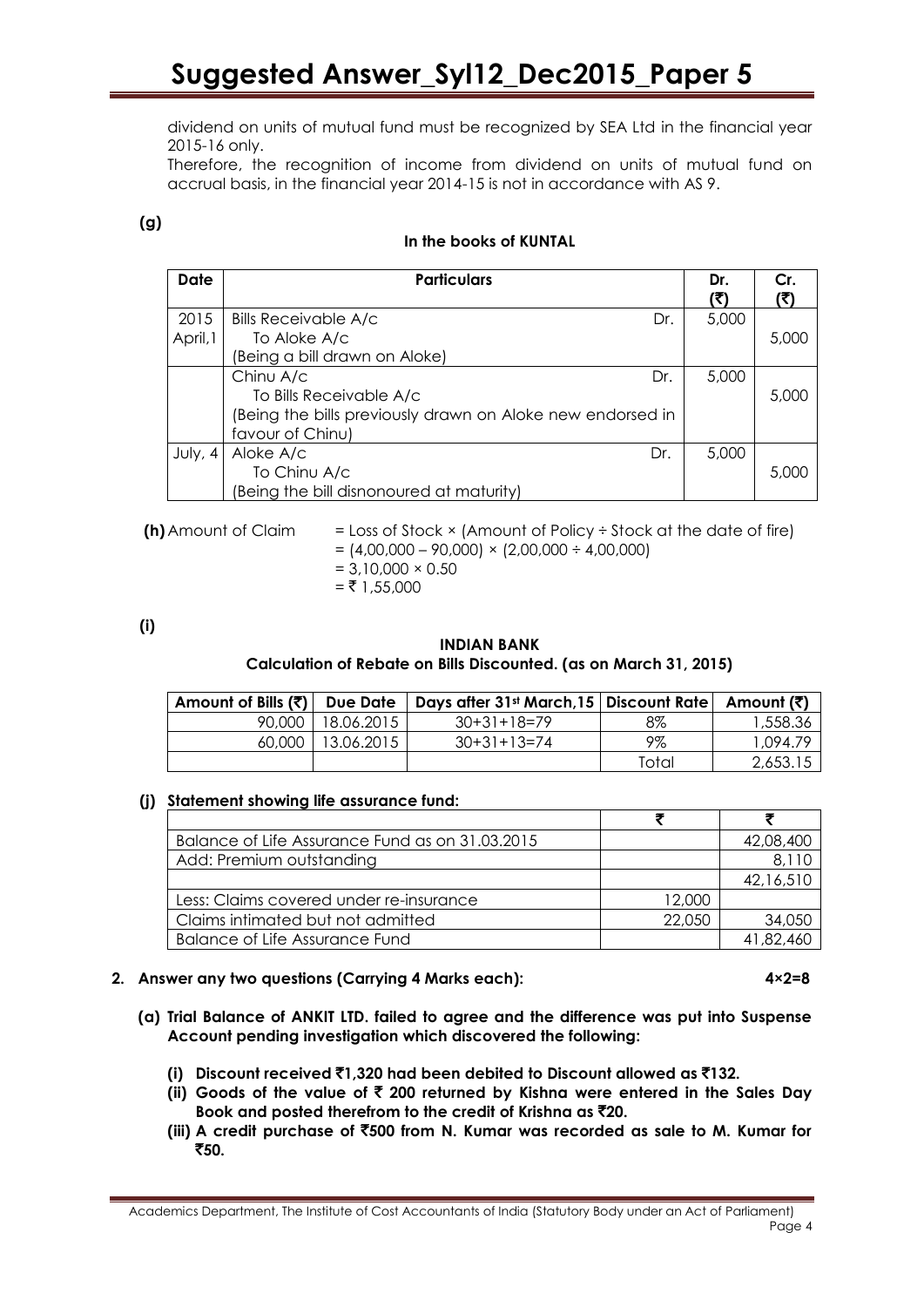**(iv) A credit sale of machine of P. Dass for** `**600 recorded through Sales Day Book as sale to C. Dass for** `**60.**

**Required:**

**Pass the Rectifying Entries in the Book of Ankit Ltd. 4**

**(b) VOLGA LTD. sold goods on credit. Details related to a customer M/S Jaishree Steel for the year ending 31st March, 2015 are as under:** 

**Goods sold on credit ₹ 25,00,000.** 

**Goods returned by the customer** `**2,10,000 and credit note raised but not recorded. Payment received from customer in cash** `**2,50,000 and by cheques** `**9,80,000. Out of cheques received, a cheque of** `**1,45,000 was dishonoured by bank.**

**Customer accepted 3 bills of** `**68,000,** `**1,50,000 and** `**2,07,000 for 1 month, 2 months and 3 months respectively. Out of which one bill for** ` **68,000 was dishonoured. Discount allowed ₹ 21,000.** 

**Credit note raised against the customer** ` **10,500 for excess payment charged against one of the consignment.** 

**M/S Jaishree Steel, the customer is in need to ascertain the actual balance due to VOLGA LTD. as on 31.03.2015.**

**You are required to prepare Reconciliation Statement for the year ended 31st March, 2015. 4**

**(c) LUXOR LTD. deals in three products A, B and P which are neither similar nor interchangeable. At the time of closing of its Financial Account for the year ended March 31, 2015, Valuation of Closing Stock of the said products is to be determined. The details of Closing Stock of the three products extracted from the records of the company are as under:**

| Type of<br>Product | Cost of<br><b>Materials</b> | Production<br><b>Expenses</b><br>incurred | Selling and<br><b>Distribution</b><br>expenses to be<br>incurred | <b>Estimated</b><br><b>Selling</b><br>Value |
|--------------------|-----------------------------|-------------------------------------------|------------------------------------------------------------------|---------------------------------------------|
|                    |                             |                                           |                                                                  | ₹                                           |
| A                  | 1,00,000                    | 20,000                                    | 10,000                                                           | 1,50,000                                    |
| B                  | 50,000                      | 5,000                                     | 5,000                                                            | 50,000                                      |
| Ρ                  | 1,20,000                    | 30,000                                    | 20,000                                                           | 1,80,000                                    |
|                    | 2,70,000                    | 55,000                                    | 35,000                                                           | 3,80,000                                    |

**You are required to compute the value of stock as per AS-2 for inclusion in the financial statement as on 31.03.2015. 4**

# **Answer:**

**2. (a)**

#### **In the books of ANKIT LTD. Journal Entries**

| Date | <b>Particulars</b>                                  | L.F. | Dr.<br>(خ) | Cr.   |
|------|-----------------------------------------------------|------|------------|-------|
| 'a)  | Suspense A/c<br>Dr.                                 |      | 1,452      |       |
|      | To Discount Allowed A/c                             |      |            | 132   |
|      | To Discount Received A/c                            |      |            | 1.320 |
|      | (Being discount received wrongly posted to discount |      |            |       |
|      | allowed A/c, now rectified)                         |      |            |       |
| (b   | Krishan A/c<br>Dr.                                  |      | 20         |       |
|      | Sales A/c<br>Dr.                                    |      | 200        |       |
|      | Sales Returns A/c<br>Dr.                            |      | 200        |       |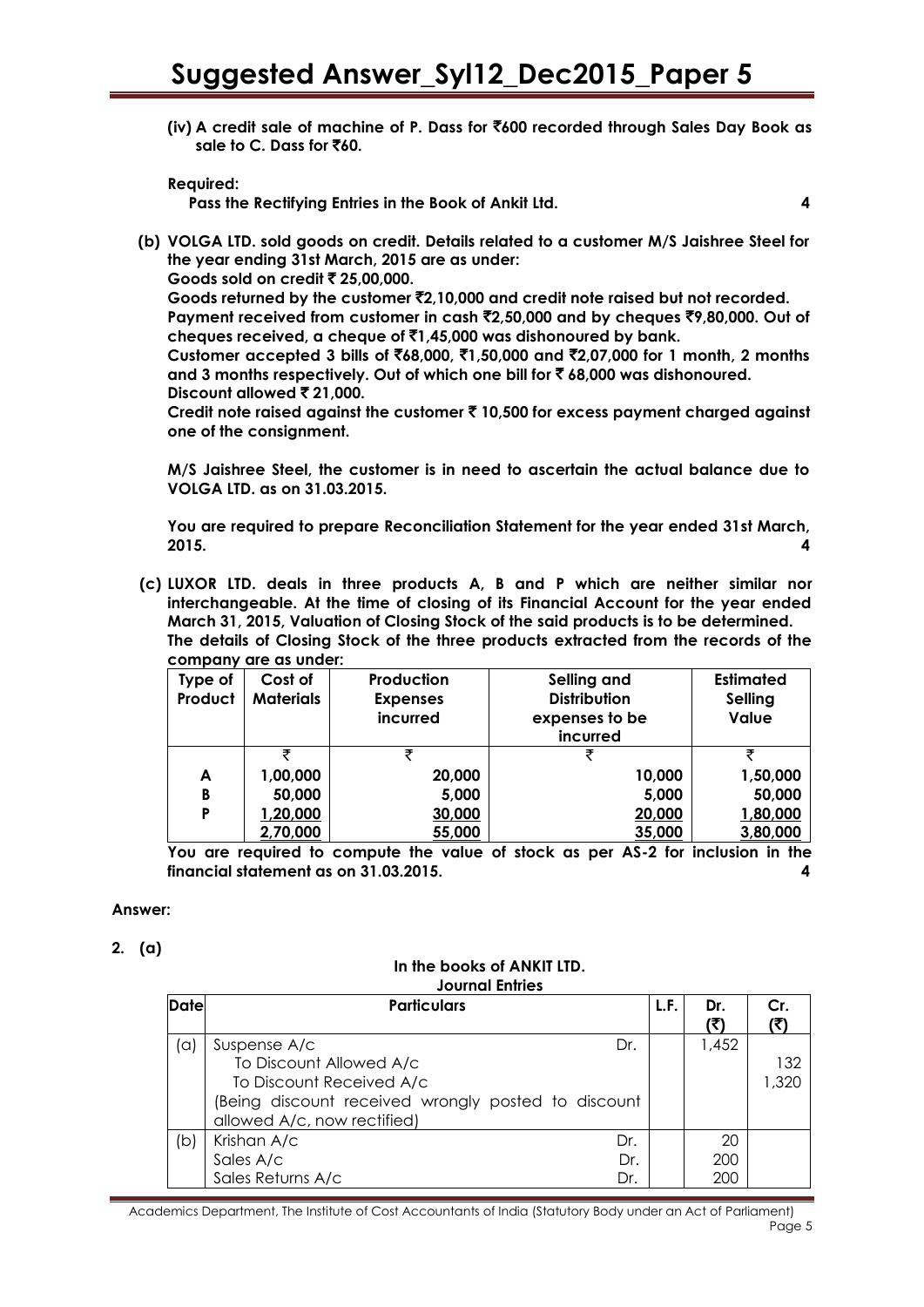|     | To Kishan A/c                                           |     | 200 |
|-----|---------------------------------------------------------|-----|-----|
|     | To Suspense A/c                                         |     | 220 |
|     | (Being sale returns recorded as sale with wrong amount  |     |     |
|     | and wrong posting therefrom, now rectified)             |     |     |
| (C) | Sales A/c<br>Dr.                                        | 50  |     |
|     | Purchases A/c<br>Dr.                                    | 500 |     |
|     | To N. Kumar                                             |     | 500 |
|     | To M. Kumar                                             |     | 50  |
|     | (Being the credit purchase recorded as sale, now        |     |     |
|     | recttified)                                             |     |     |
| (d) | P. Dass A/c<br>Dr.                                      | 600 |     |
|     | Sales A/c<br>Dr.                                        | 60  |     |
|     | To Machine A/c                                          |     | 600 |
|     | To C. Dass A/c                                          |     | 60  |
|     | (Being the credit sale of machine recorded as sale, now |     |     |
|     | rectified)                                              |     |     |

# **(b)**

# **VOLGA LTD.**

# **Receivable from M/s Jaishree Steel-Reconciliation statement as on 31st March 2015.**

| <b>Particulars</b>                                    |          |           |
|-------------------------------------------------------|----------|-----------|
| Credit sales during the year 2014-15                  |          | 25,00,000 |
| Less: Goods returned by the customer                  | 2,10,000 |           |
| Payment received in cash                              | 2,50,000 |           |
| Payment received by cheques less dishonoured cheque   | 8,35,000 |           |
| $(9,80,000 - 1,45,000)$                               |          |           |
| Bills Receivables from customer less dishonoured bill | 3,57,000 |           |
| $(4,25,000-68,000)$                                   |          |           |
| Discount allowed to customer                          | 21,000   |           |
| Adjustment of credit note raised                      | 10,500   | 16,83,500 |
| Net receivable from customer                          |          | 8,16,500  |

# **(c)**

#### **LUXOR LTD.**

As per para 21, AS-2, inventories are usually written-down to Net realizable value (NRV) on item-by item basis.  $(Amountin \mathcal{F})$ 

| Type of<br>product | <b>Cost price (including</b><br>production expenses) | Net realizable value (NRV)<br>(excluding selling and<br>distribution expenses from<br>selling price) | (Amount in K)<br>Value of stock to<br>be taken (Lower of<br>cost price and net<br>realizable value) |
|--------------------|------------------------------------------------------|------------------------------------------------------------------------------------------------------|-----------------------------------------------------------------------------------------------------|
| A                  | $(1,00,000+20,000) = 1,20,000$                       | $(1,50,000-10,000) = 1,40,000$                                                                       | 1,20,000                                                                                            |
| B                  | $50,000+5,000 = 55,000$                              | $(50,000-5,000) = 45,000$                                                                            | 45,000                                                                                              |
| Þ                  | $(1,20,000+30,000) = 1,50,000$                       | $(1,80,000-20,000) = 1,60,000$                                                                       | 1,50,000                                                                                            |
|                    |                                                      |                                                                                                      | 3,15,000                                                                                            |

So, value of stock will be  $\bar{z}$  3,15,000 for inclusion in the financial statements as per AS-2.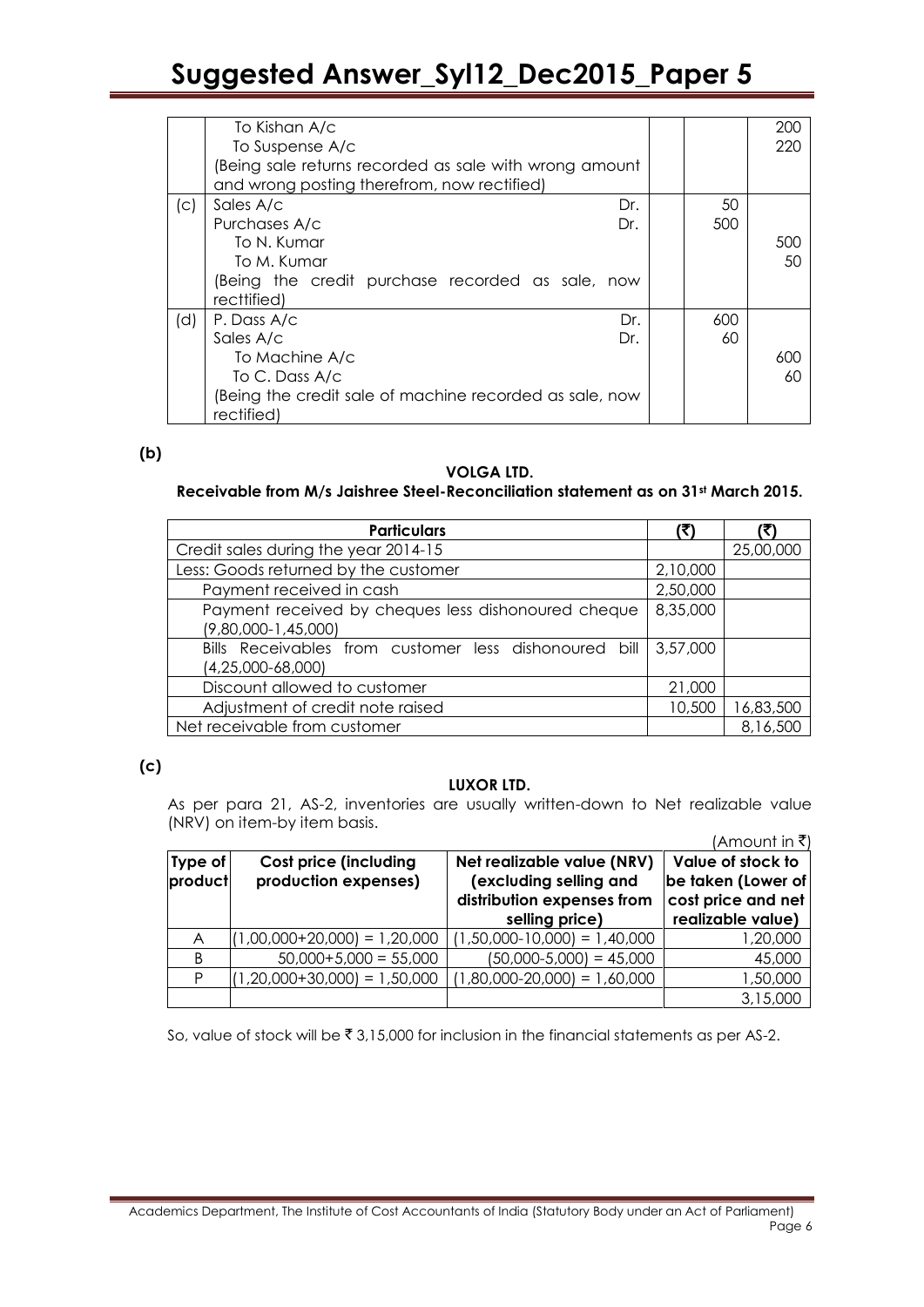- **3. Answer any two questions: (Carrying 12 Marks each) 12×2=24**
	- **(a) The following is the Income and Expenditure Account of GREEN CITY CLUB for the year ended March 31, 2015.**

|                                     |           |                                                    | (Amount in ₹ੋ) |
|-------------------------------------|-----------|----------------------------------------------------|----------------|
| <b>To Salaries</b>                  | 4,80,000  | <b>By Subscriptions</b>                            | 13,00,000      |
| To Rent                             | 1,20,000  | <b>By Entrance Fees</b>                            | 2,00,000       |
| <b>To Printing &amp; Stationery</b> | 30,000    | <b>By Contribution for Annual</b><br><b>Dinner</b> | 1,60,000       |
| To Travelling Expenses              | 60,000    | By Profit on Annual Sports                         | 20,000         |
| <b>To Annual Dinner Expenses</b>    | 1,40,000  |                                                    |                |
| To Secretary's Honorarium           | 1,20,000  |                                                    |                |
| <b>To General Expenses</b>          | 60,000    |                                                    |                |
| <b>To Interest and Bank Charges</b> | 18,000    |                                                    |                |
| <b>To Audit Fees</b>                | 20,000    |                                                    |                |
| <b>To Books &amp; Periodicals</b>   | 30,000    |                                                    |                |
| <b>To Depreciation</b>              | 25,000    |                                                    |                |
| To Excess of Income over            | 5,77,000  |                                                    |                |
| <b>Expenditure</b>                  | 16,80,000 |                                                    | 16,80,000      |
|                                     |           |                                                    |                |

**The Income and Expenditure Account has been prepared after the following adjustments:**

| Subscription Outstanding on 31.03.2014.         | 1.20.000 |
|-------------------------------------------------|----------|
| Subscription received in Advance on 31.03.2014. | 90.000   |
| Subscription Outstanding on 31.03.2015          | 80.000   |
| Subscription received in Advance on 31.03.2015  | 1.40.000 |

**Salaries Outstanding at the beginning of the year and at the end of the year were**  `**40,000 and** `**30,000 respectively.** 

**Audit fees for the year (2014-15) has not been paid. Previous year"s audit fee** `**15,000 was paid during the year.** 

**The club"s Assets on 31st March, 2014 were as follows:** 

| <b>Freehold Land</b>    | 10,00,000 |
|-------------------------|-----------|
| <b>Sport Equipments</b> | 2,60,000  |

At the end of the year, after depreciation the equipments amounted to  $\bar{\tau}$  2,70,000. **Bank Loan of** ` **1,00,000 as on 31st March, 2014 was still due at the end of the current year. On 31st March, 2015. Cash as Bank amounted to** ` **6,97,000.**

**You are required to prepare:** 

- **(i) The Receipts and Payments Account for the year ended 31st March, 2015 and**
- **(ii) Balance Sheet as on 31.03.2015. 5+4+1+2=12**
- **(b) The hire purchase department of RAVERA ELECTRO LTD Sells LCD TV Sets and Refrigerators. This department was newly started on 1st April, 2014. The relevant information is as follows: (Amount in** `**)**

|                             |               | (AMOUNT IN S.) |
|-----------------------------|---------------|----------------|
| <b>Particulars</b>          | <b>LCD TV</b> | Refrigerator   |
| Cost                        | 48,600        | 20,000         |
| <b>Cash Price</b>           | 56,700        | 24,000         |
| <b>Cash Down Payment</b>    | 8,100         | 4,000          |
| <b>Monthly Installments</b> | 5,400         | 2,000          |
|                             |               |                |

Academics Department, The Institute of Cost Accountants of India (Statutory Body under an Act of Parliament) Page 7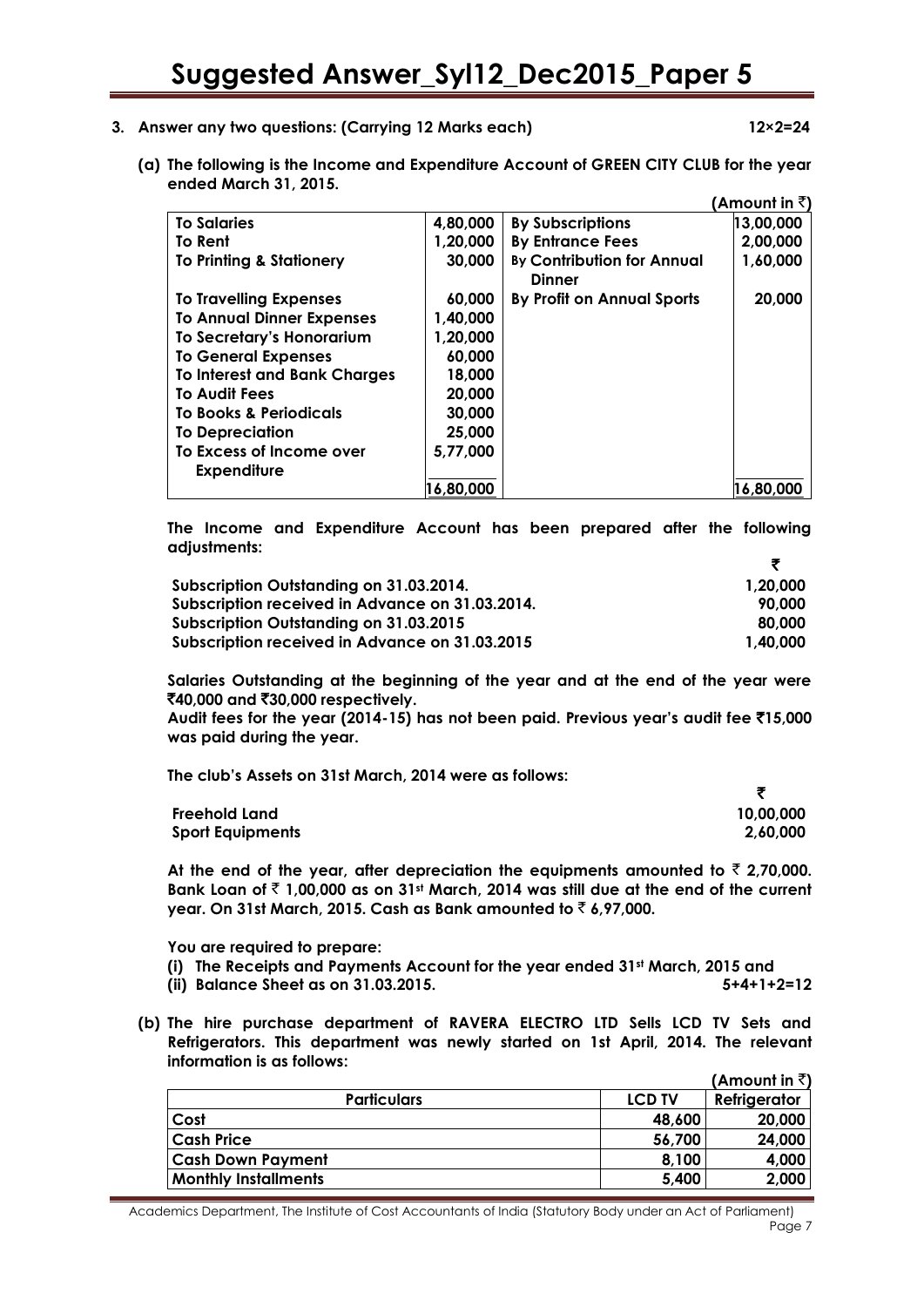| Number of Installments |  |
|------------------------|--|

**During the year ended March 31, 2015, 100 LCD TV Sets and 120 Refrigerators were sold on hire purchase (HP) basis. Two LCD TV Sets on which 3 installments only could be collected and 4 Refrigerators on which 5 installments had been collected were repossessed. These were valued at** ` **95,000 and after reconditioning at a cost of**  ` **10,000 were sold outright for** ` **1,30,000. Other installments collected and those due (customer still paying) were respectively as follows:** 

| LCD TV Sets   |  | 270 and 20  |
|---------------|--|-------------|
| Refrigerators |  | 400 and 30. |

**Required:**

**Prepare necessary Ledger Accounts on "Stocks and Debtors System" to record the above transactions and to reveal the profit of RAVERA ELECTRO LTD. 2+1+2+1+2+4=12**

**(c) A, B and C have been in business partnership for some years, Sharing Profit and in the proportions of 4:3:3.**

**The balances in the books of the firm as on 31st March, 2015 subject to final Adjustment, were as under:**   $\mathbf{A} \cdot \mathbf{A}$ 

|                                              |           | ∶Amount เท <b>₹</b> เ |
|----------------------------------------------|-----------|-----------------------|
|                                              | Dr. (₹)   | Cr. (₹)               |
| <b>Capital Account - A</b>                   |           | 3,00,000              |
| <b>Capital Account - B</b>                   |           | 1,50,000              |
| <b>Capital Account - C</b>                   |           | 1,80,000              |
| Profit for the year before charging interest |           | 3,12,000              |
| Land and Buildings                           | 2,40,000  |                       |
| Furniture and Fixtures                       | 45,000    |                       |
| <b>Stock</b>                                 | 3,75,000  |                       |
| <b>Debtors</b>                               | 60,000    |                       |
| <b>Bank</b>                                  | 1,20,000  |                       |
| Creditors                                    |           | 90,000                |
| <b>Partner's Drawings - A</b>                | 48,000    |                       |
| <b>Partner's Drawings - B</b>                | 72,000    |                       |
| <b>Partner's Drawings - C</b>                | 72,000    |                       |
| Total                                        | 10,32,000 | 10,32,000             |

**C died on 30.09.2014. the Partnership deed provided that:** 

- **(1) Interest was to be credited on Capital accounts of partners at 10% P.A. on the balance at the beginning of the year.**
- **(2) On the death of a Partner:**
	- **(i) Goodwill was to be valued at three years" purchase of average Annual Profits of three years up to the date of death, after deducting interest on Capital Employed at 8% P.A. and a fair remuneration for each of the partners;**
	- **(ii) Fixed Assets were to be valued by an independent valuer and all other assets and liabilities to be taken at Book Value.**
- **(3) Wherever necessary, profit or loss should be apportioned on a time basis.**
- **(4) The amount due to the deceased partner"s Sole Heir was to receive interest @ 12% P.A. from the date of death until paid.**

**It was ascertained that:**

- **(a) Profits for three years, before charging partners" interest were: 2011-12 –** ` **3,36,000, 2012-13 –** ` **3,78,000 and 2013-14 –** ` **3,60,000 respectively.**
- **(b) The independent valuation at the date of death revealed: Land and Buildings –** ` **3,00,000 and Furniture and Fixtures –** ` **30,000.**
- **(c) A fair remuneration for each of the Partners would be** ` **75,000 P.A. and that the Capital employed in business to be taken as** ` **7,80,000 throughout.**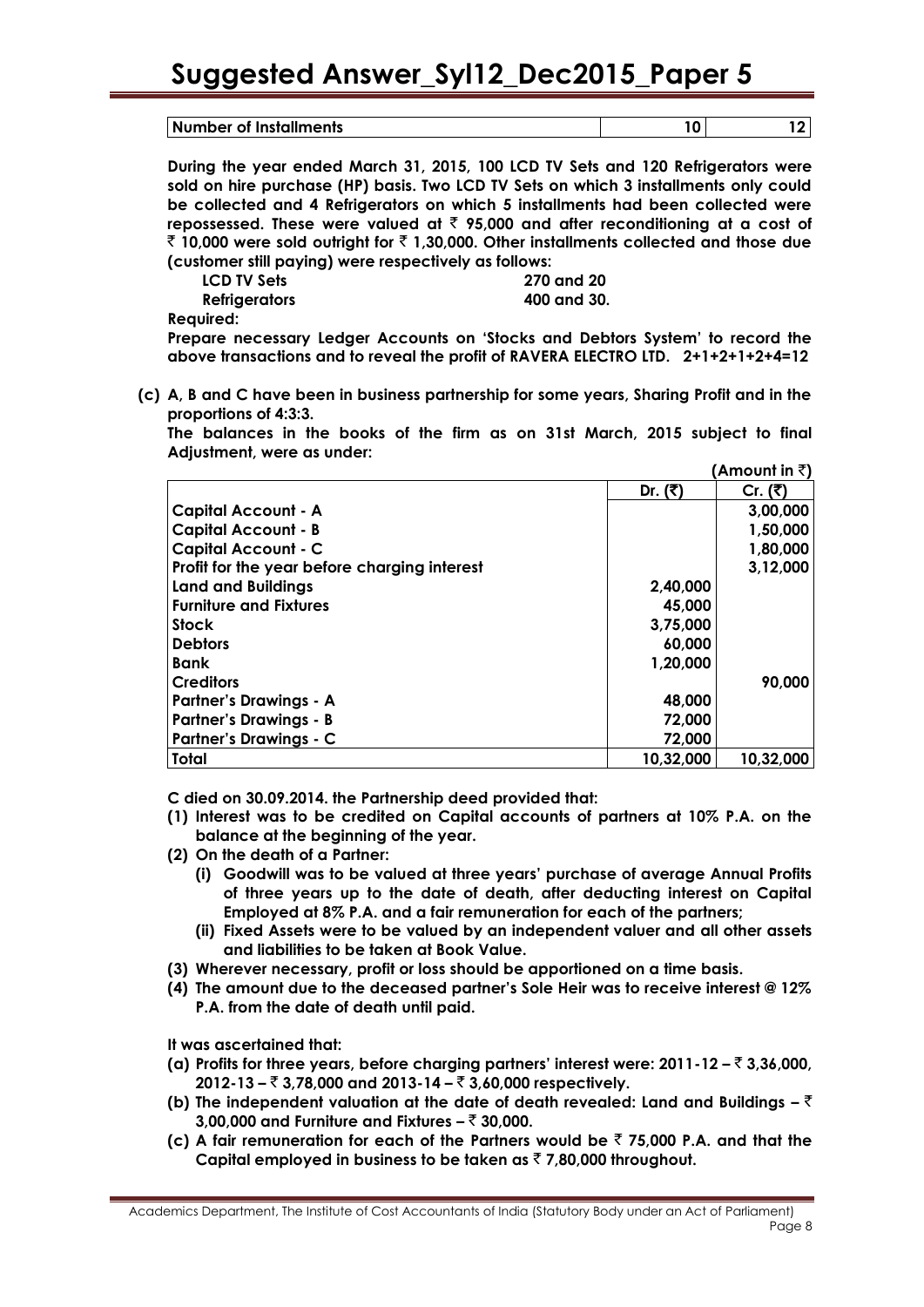**It was agreed among the Partners that –**

- **(i) Goodwill was not to be shown as an asset of the firm as on 31.03.2015. therefore, adjustment for goodwill was to be made in Capital Accounts.**
- **(ii) A and B would share equally from the date of death of C.**
- **(iii) Depreciation on revised value of assets would be ignored.**

**You are required to prepare:**

- **(i) Revaluation Account**
- **(ii) Partners" Capital Accounts**
- **(iii) Partner"s Current Accounts**
- **(iv) C"s Heir Account**
- **(v) Balance Sheet as on 31.03.2015 1+2+1+1+4+3=12**

# **Answer:**

**3. (a)**

#### **GREEN CITY CLUB Receipts and Payments Account For the year ended 31st March, 2015**

| Dr.                                                          |               |                                          | Cr.           |
|--------------------------------------------------------------|---------------|------------------------------------------|---------------|
| <b>Receipts</b>                                              | Amount<br>(₹) | <b>Payments</b>                          | Amount<br>(₹) |
| To Balance b/d (Balancing Figure)                            | 45,000        | By Salaries (4,80,000-30,000)            | 4,50,000      |
| To Subscription (Working Note-3)                             | 3,90,000      | By Outstanding salaries for<br>$13 - 14$ | 40,000        |
| To Entrance Fees                                             | 2,00,000      | By Rent                                  | 1,20,000      |
| To Contribution for Annual Dinner                            | 1,60,000      | By Printing & Stationery                 | 30,000        |
| To Excess of Annual Sports Meet<br>Receipts over expenditure | 20,000        | By Travelling Expenses                   | 60,000        |
|                                                              |               | By Annual Dinner Expenses                | 1,40,000      |
|                                                              |               | By Secretary's Honourarium               | 1,20,000      |
|                                                              |               | <b>By General Expenses</b>               | 60,000        |
|                                                              |               | By Interest and Bank<br>Charges          | 18,000        |
|                                                              |               | By Outstanding Audit Fees<br>for 13-14   | 15,000        |
|                                                              |               | By Books and Periodicals                 | 30,000        |
|                                                              |               | By Sports Equipment<br>(working Note-2)  | 35,000        |
|                                                              |               | By Balance c/d                           | 6,97,000      |
|                                                              | 18,15,000     |                                          | 18,15,000     |

#### **Alternative Solution —**

# **If a separate Salary Account is opened**

| Dr.                    |          | <b>Salary Account</b>                           |          |  |
|------------------------|----------|-------------------------------------------------|----------|--|
| <b>Particulars</b>     |          | <b>Particulars</b>                              |          |  |
| To Bank A/c (Bal fig.) | 4,90,000 | By Balance b/d(O/S)                             | 40,000   |  |
| To Balance c/d (O/S)   |          | 30,000   By Income & Expenditure<br>A/c (given) | 4,80,000 |  |
|                        | 5,20,000 |                                                 | 5,20,000 |  |

Academics Department, The Institute of Cost Accountants of India (Statutory Body under an Act of Parliament) Page 9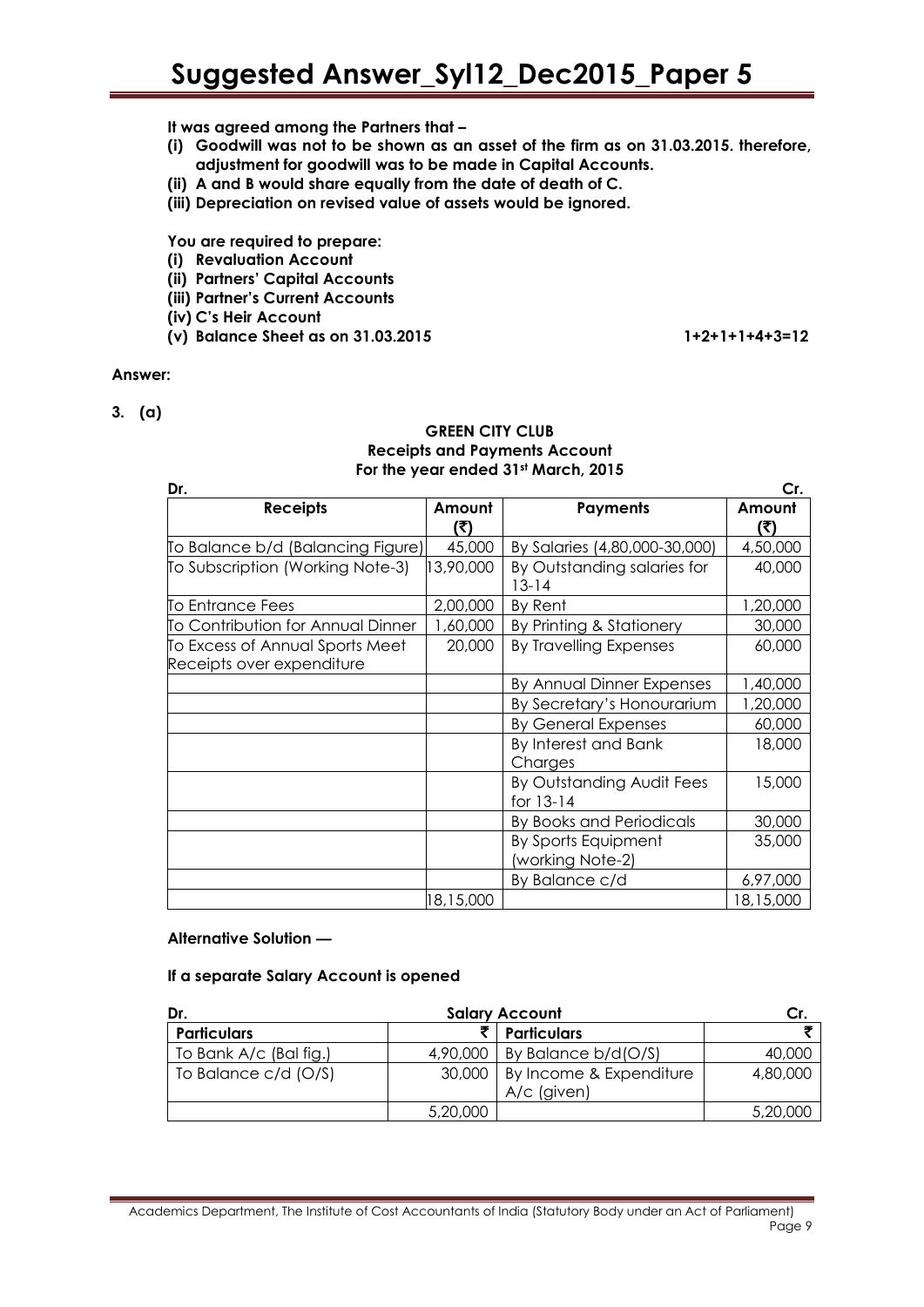# **Receipts and Payments account**

| Dr.                               | For the year ended 31st March, 2015 |                            |           |  |  |
|-----------------------------------|-------------------------------------|----------------------------|-----------|--|--|
| <b>Receipts</b>                   | ₹                                   | <b>Payments</b>            | ₹         |  |  |
| To Balance b/d (Bal fig.)         | 45,000                              | <b>By Salaries</b>         | 4,90,000  |  |  |
| To Subscription                   | 13,90,000                           | By Rent                    | 1,20,000  |  |  |
| <b>To Entrance Fees</b>           | 2,00,000                            | By Printing & Stationery   | 30,000    |  |  |
| <b>To Contribution for Annual</b> | 1,60,000                            | By Travelling Expenses     | 60,000    |  |  |
| Dinner                            |                                     |                            |           |  |  |
| To Profit on Annual Sports        | 20,000                              | <b>By Annual Dinner</b>    | 1,40,000  |  |  |
|                                   |                                     | Expenses                   |           |  |  |
|                                   |                                     | By Secretary's             | 1,20,000  |  |  |
|                                   |                                     | Honorarium                 |           |  |  |
|                                   |                                     | <b>By General Expenses</b> | 60,000    |  |  |
|                                   |                                     | By Interest and Bank       | 18,000    |  |  |
|                                   |                                     | Charges                    |           |  |  |
|                                   |                                     | By Outstanding Audit       | 15,000    |  |  |
|                                   |                                     | Fees                       |           |  |  |
|                                   |                                     | By Books and Periodicals   | 30,000    |  |  |
|                                   |                                     | By Sports Equipment        | 35,000    |  |  |
|                                   |                                     | By Balance c/d             | 6,97,000  |  |  |
|                                   | 18,15,000                           |                            | 18,15,000 |  |  |

#### **Balance Sheet as on 31st March 2015**

| <b>Liabilities</b>          | Amount    | Amount         | <b>Assets</b>                        | Amount   | Amount    |
|-----------------------------|-----------|----------------|--------------------------------------|----------|-----------|
|                             | (र)       | (₹)            |                                      | (₹)      | (₹)       |
| Capital Fund                | 11,80,000 |                | Freehold land                        |          | 10,00,000 |
| Add: Excess of Income       |           |                | 5,77,000 17,57,000 Sports equivalent | 2,95,000 |           |
| over Expenditure            |           |                |                                      |          |           |
| <b>Bank Loan</b>            |           | 1,00,000 Less: |                                      | 25,000   | 2,70,000  |
|                             |           |                | Depreciation                         |          |           |
| <b>Outstanding Salaries</b> |           |                | 30,000 Subscription in               |          | 80,000    |
|                             |           |                | Arrear                               |          |           |
| Outstanding audit fees      |           |                | 20,000 Cash at Bank                  |          | 6,97,000  |
| Subscription in advance     |           | 1,40,000       |                                      |          |           |
|                             |           | 20,47,000      |                                      |          | 20,47,000 |

#### **Working Notes:**

#### **1. Opening Balance of Capital Fund**

#### **Balance Sheet as on 31st March, 2014**

| <b>Liabilities</b>              | Amount (₹) | <b>Assets</b>                 | Amount (₹) |
|---------------------------------|------------|-------------------------------|------------|
| Capital Fund (Balancing Figure) |            | 11,80,000 Freehold land       | 10,00,000  |
| <b>Bank Loan</b>                |            | 1,00,000 Sports equivalent    | 2,60,000   |
| <b>Outstanding Salaries</b>     |            | 40,000 Subscription in Arrear | 1,20,000   |
| Outstanding audit fees          |            | 15,000 Cash at Bank           | 45,000     |
| Subscription in advance         | 90,000     |                               |            |
|                                 | 14,25,000  |                               | 14,25,000  |

# **2. Sports Equipment purchased during 2014-15**

# **Sports Equipment Account**

| Dr. |                        |            |                          |            |
|-----|------------------------|------------|--------------------------|------------|
|     |                        | Amount (₹) |                          | Amount (₹) |
|     | To Balance b/d         |            | 2,60,000 By Depreciation | 25,000     |
|     | To Bank A/c - Purchase |            | $35,000$ By Balance C/d  | 2,70,000   |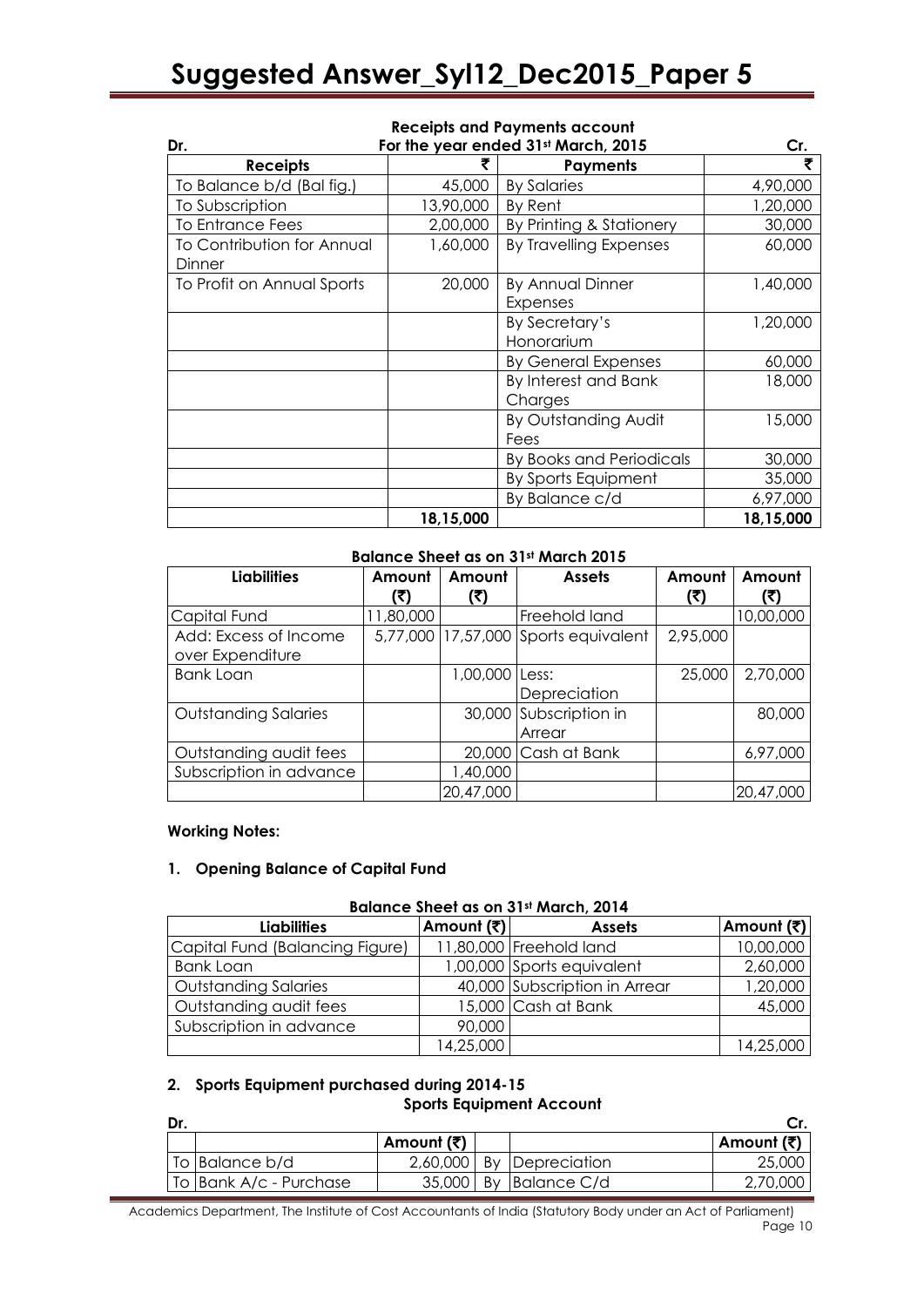# 2,95,000 2,95,000

# **3. Statement showing collection of subscription during 2014-15**

|                                                      | Amount (₹) | Amount (₹) |
|------------------------------------------------------|------------|------------|
| Subscription for 2014-15                             |            | 13,00,000  |
| Add: Subscription outstanding on 31.03.2014          | 1,20,000   |            |
| Add: Subscription received in advance on 31.03.2015  | 1,40,000   | 2,60,000   |
|                                                      |            | 15,60,000  |
| Less: Subscription outstanding on 31.03.2015         | 80,000     |            |
| Less: Subscription received in advance on 31.03.2014 | 90,000     | 1,70,000   |
|                                                      |            | 13,90,000  |

# **(b)**

#### **RAVERA ELECTRO LTD. Hire Purchase Stock Account**

| Dr.                                                     |           |                                             |           |
|---------------------------------------------------------|-----------|---------------------------------------------|-----------|
| <b>Particulars</b>                                      |           | <b>Particulars</b>                          |           |
| To Goods sold on H.P.   95,70,000   By H.P. Debtors A/c |           |                                             | 37,88,400 |
|                                                         |           | By Goods repossessed A/c                    | 1,31,600  |
|                                                         |           | (Installments not due on repossessed goods) |           |
|                                                         |           | By Balance c/d (Installment not yet due)    | 56,50,000 |
|                                                         | 95,70,000 |                                             | 95,70,000 |

# **Hire Purchase Debtors Account**

| Dr.                        |           |                    |           |
|----------------------------|-----------|--------------------|-----------|
| <b>Particulars</b>         |           | <b>Particulars</b> |           |
| To Hire Purchase Stock A/c | 37,88,400 | By Bank A/c        | 36,20,400 |
|                            |           | By Balance c/d     | 58,000, ' |
|                            | 37,88,400 |                    | 37,88,400 |

#### **Goods Repossessed Account**

| Dr.                             |          |                                 | Cr.       |
|---------------------------------|----------|---------------------------------|-----------|
| <b>Particulars</b>              |          | <b>Particulars</b>              |           |
| To Hire Purchase Stock A/c      | 1,31,600 | By Hire Purchase Adjustment A/c | 36,600    |
|                                 |          | (Balancing Figure)              |           |
|                                 |          | Balance C/d                     | 95,000    |
|                                 | 1,31,600 |                                 | 1,31,600  |
| To Balance b/d                  | 95,000   | By Bank (Sales)                 | 1,30,000  |
| To Bank (Expenses)              | 10,000   |                                 |           |
| To Hire Purchase Adjustment A/c | 25,000   |                                 |           |
| (Profit)                        |          |                                 |           |
|                                 | ,30,000  |                                 | 30,000, ا |

#### **Goods Sold on Hire Purchase Account**

| Dr.                                                                                  |           |                    |           |
|--------------------------------------------------------------------------------------|-----------|--------------------|-----------|
| <b>Particulars</b>                                                                   |           | <b>Particulars</b> |           |
| To Hire Purchase Adj. A/c (Loading) 23,10,000   By Hire Purchase Stock A/c 95,70,000 |           |                    |           |
| To Purchases A/c                                                                     | 72.60.000 |                    |           |
|                                                                                      | 95,70,000 |                    | 95,70,000 |

### **Hire Purchase Adjustment Account**

| Dr.                                  |                                                          |           |
|--------------------------------------|----------------------------------------------------------|-----------|
| <b>Particulars</b>                   | <b>Particulars</b>                                       |           |
| To Goods Repossessed A/c  <br>(Loss) | 36,600   By Goods sold on Hire Purchase<br>A/c (Loading) | 23,10,000 |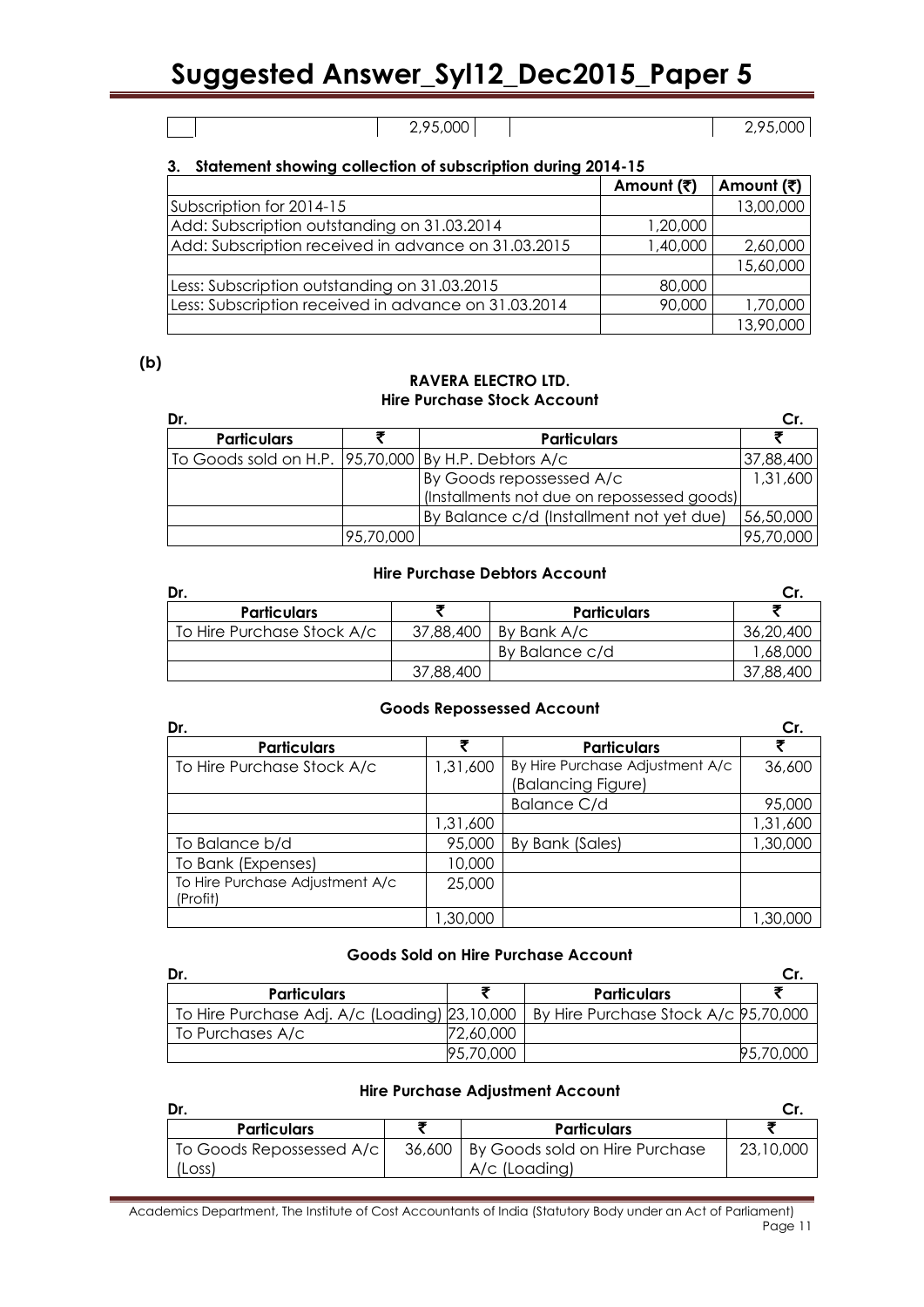| To Stock Reserve A/c |           | $ 13,59,714 $ By Goods Repossessed A/c<br>(Profit on sale) | 25,000    |
|----------------------|-----------|------------------------------------------------------------|-----------|
| To Profit            | 9,38,686  |                                                            |           |
|                      | 23,35,000 |                                                            | 23,35,000 |

### **Working Notes:**

**(i)** Hire Purchase price is  $\bar{\mathfrak{e}}$ 62,100 for each LCD TV set and  $\bar{\mathfrak{e}}$ 28,000 for each refrigerator:

|  |  |  |  |  |  |  |  |  | Total cost and sales on this basis are as follows: |
|--|--|--|--|--|--|--|--|--|----------------------------------------------------|
|--|--|--|--|--|--|--|--|--|----------------------------------------------------|

|                     | H.P. Price $(3)$ | Cost (र)  |
|---------------------|------------------|-----------|
| LCD TV Sets (100)   | 62,10,000        | 48,60,000 |
| Refrigerators (120) | 33,60,000        | 24,00,000 |
|                     | 95,70,000        | 72,60,000 |

# **(ii) Total Collection:**

| <b>Particulars</b>                    | <b>LCD TV Sets</b>  | <b>Refrigerators</b>    |
|---------------------------------------|---------------------|-------------------------|
|                                       | K)                  |                         |
| Cash collected on down payment        | $(8100 \times 100)$ | $(4,000 \times 120)$    |
|                                       | 8,10,000            | 4,80,000                |
| Installments collected                | $(5400 \times 270)$ | $(2,000 \times 400)$    |
|                                       | 14,58,000           | 8,00,000                |
| Amount collected on repossessed goods | (3×2×5,400)         | $(2,000\times5\times4)$ |
|                                       | 32,400              | 40,000                  |
| Total collection                      | 23,00,400           | 13,20,000               |
| Installments dues not collected       | $(20 \times 5,400)$ | $(30\times2,000)$       |
|                                       | 1,08,000            | 60,000                  |
| H.P. Debtors A/c                      | 24,08,400           | 13,80,000               |
| Total (24,08,400 + 13,80,000)         |                     | 37,88,400               |

#### **(iii) Installments not yet due:**

| LCD TV sets: Total installments on 98 set (98 $\times$ 10) | 98C  |
|------------------------------------------------------------|------|
| Installments collected and due $(270 + 20)$                | 1290 |
|                                                            | .69G |

(A) Amount of 690 installments  $@ \t35,400$  each  $$37,26,000$ Refrigerators:

| Total installments on 116 refrigerators [116 × 12] | 1.392 |
|----------------------------------------------------|-------|
| Less: Installments collected and due (400 + 30)    | 430   |
|                                                    | 962   |

(B)

| <b>Particulars</b>                                  |           |
|-----------------------------------------------------|-----------|
| Amount of 962 installments @ $\bar{\xi}$ 2,000 each | 19 24 000 |

Total amount (A+B) 56,50,000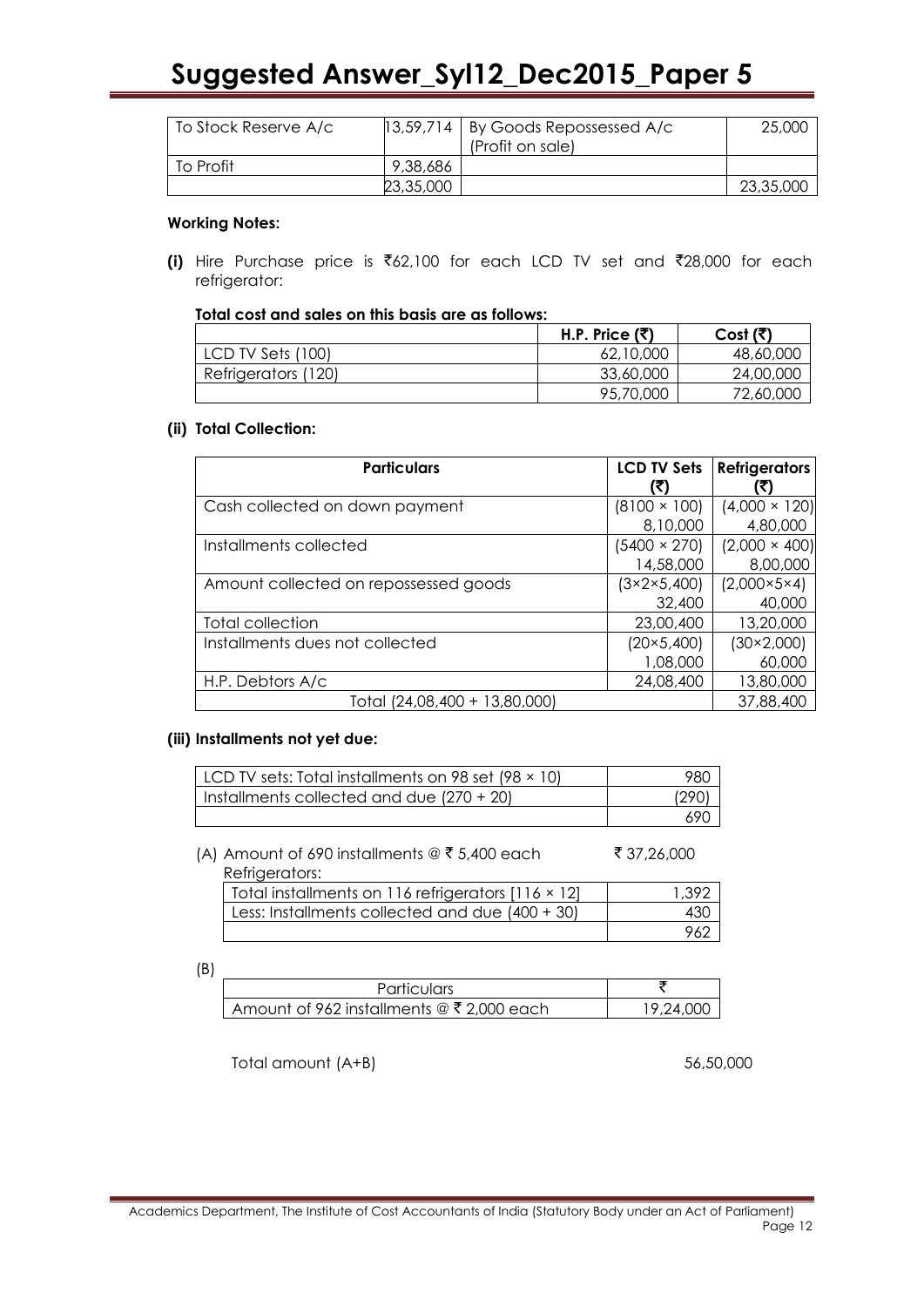# **(iv) Stock Reserve:**

 $\blacksquare$ 

| $Stock Reserve = \frac{H.P. Price - Cost Price}{\times Amount of Instantments not yet due}$ |  |
|---------------------------------------------------------------------------------------------|--|
| H.P. Price                                                                                  |  |
| LCD TV sets = $\frac{13500}{10000}$ × 3726000 = ₹8,10,000<br>62100                          |  |
| Refrigerators = $\frac{8000}{28000}$ × 1924000 = ₹5,49,714                                  |  |
| ₹13,59,714<br>Total                                                                         |  |

# **(v)** Installment not due on repossessed goods:

| <b>Particulars</b>                                   |          |
|------------------------------------------------------|----------|
| 2 LCD TV sets 7 installments on each $@F5,400$       | 75,600   |
| 4 Refrigerators 7 installments on each $@ \xi 2,000$ | 56,000   |
|                                                      | 1,31,600 |

# **(vi)** Installments due but not collected:

| <b>Particulars</b>                  |          |
|-------------------------------------|----------|
| LCD TV sets (20 $\times$ ₹ 5,400)   | 1,08,000 |
| Refrigerators (30 $\times$ ₹ 2,000) | 60,000   |
|                                     | 1,68,000 |

**(c)**

**(i)**

#### **In the books of ABC firm Revaluation Account**

| Dr.                                     |        |                                 | Cr.    |
|-----------------------------------------|--------|---------------------------------|--------|
| <b>Particulars</b>                      |        | <b>Particulars</b>              |        |
| To Furniture and Fixture A/c            |        | 15,000 By Land and Building A/c | 60.00C |
| To Partners' Capital A/cs               | 45,000 |                                 |        |
| $(A-$ ₹ 18,000, B-₹ 13,500, C-₹ 13,500) |        |                                 |        |
|                                         | 60,000 |                                 |        |

# **(ii)**

# **Partners" Capital Accounts**

| Dr.                              |                   |                            |                          |                                  |          |                            | Cr.      |
|----------------------------------|-------------------|----------------------------|--------------------------|----------------------------------|----------|----------------------------|----------|
| <b>Particulars</b>               | A (₹)             | $B(\vec{x})$               | C (₹)                    | <b>Particulars</b>               | A $(3)$  | $B(\bar{z})$               | (۲       |
| To C's Capital A/c<br>- Goodwill | 19,980            | 39,960                     | --                       | By Balance b/d                   | 3,00,000 | 1,50,000                   | 1,80,000 |
| To C's Current A/c<br>– Transfer | $\hspace{0.05cm}$ | --                         | 25,650                   | By Revaluation A/c               | 18,000   | 13,500                     | 13,500   |
| To C's Heir A/c                  | --                |                            | 2,27,790                 | By A's Capital A/c<br>– Goodwill |          | --                         | 19,980   |
| To Balance c/d                   | 2,98,020 1,23,540 |                            | $\overline{\phantom{a}}$ | By A's Capital A/c<br>- Goodwill |          | --                         | 39,960   |
|                                  |                   | 3,18,000 1,63,500 2,53,440 |                          |                                  |          | 3,18,000 1,63,500 2,53,440 |          |

**(iii)**

# **Partners" Current Accounts**

| (₹)                  | $B(\overline{5})$ | C (₹) | <b>Particulars</b> |                           | R (7)                                         | C (ቻነ                                                 |
|----------------------|-------------------|-------|--------------------|---------------------------|-----------------------------------------------|-------------------------------------------------------|
| 48,000               |                   |       |                    |                           | 15.000                                        | 9,000                                                 |
|                      |                   |       |                    |                           |                                               |                                                       |
| 91,716<br>To Balance | 40,266            |       |                    |                           |                                               |                                                       |
|                      |                   |       |                    | (Interest on Capital A/c) | 72,000 72,000 By P/L Appropriation A/c 30,000 | $-$ By P/L Appropriation A/c 1,09,716   97,266 37,350 |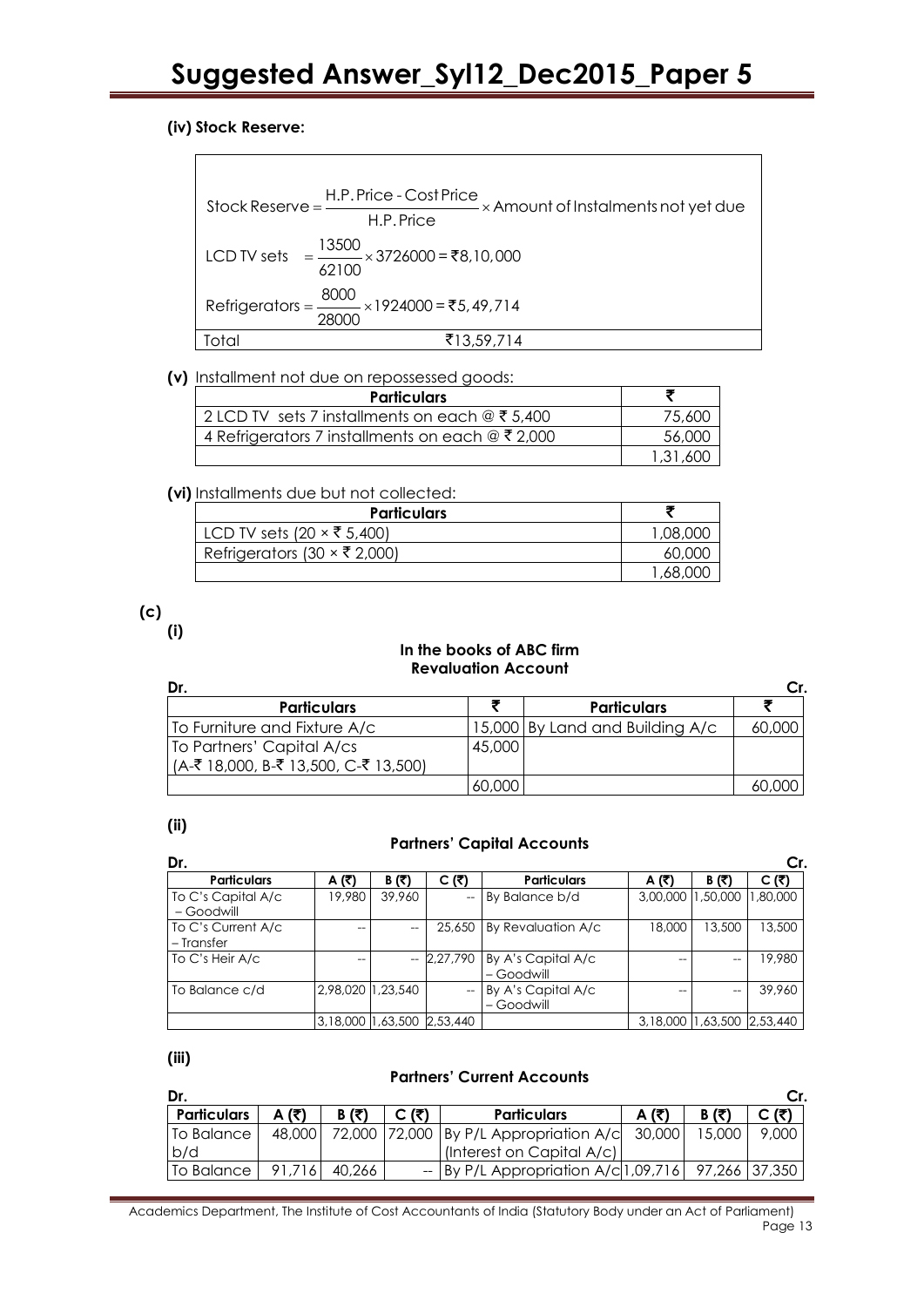| c/d |                            |                             |    |                                                    |            |
|-----|----------------------------|-----------------------------|----|----------------------------------------------------|------------|
|     |                            | By Capital A/c – (Transfer) | -- |                                                    | $- 25,650$ |
|     | 1,39,716 1,12,266   72,000 |                             |    | $\vert 1,39,716 \vert 1,12,266 \vert 72,000 \vert$ |            |

#### **(iv)**

#### **C"s Heir Account**

| Dr.                |          |                                       |          |
|--------------------|----------|---------------------------------------|----------|
| <b>Particulars</b> |          | <b>Particulars</b>                    |          |
| To Balance c/d     |          | $2,41,458$ By C's Capital A/c         | 2,27,790 |
|                    |          | By Profit & Loss Appropriation<br>A/c | 13,668   |
|                    | 2.41.458 |                                       | 2,41,458 |

#### **(v)**

#### **Balance Sheet as on 31st March 2015**

| <b>Liabilities</b>  |               | <b>Assets</b>                   |          |
|---------------------|---------------|---------------------------------|----------|
| Capital Account - A |               | 2,98,020 Land and Buildings     | 3,00,000 |
| Capital Account - B |               | 1,23,540 Furniture and Fixtures | 30,000   |
| Current Account - A | 91,716 Stock  |                                 | 3,75,000 |
| Current Account - B |               | 40,266 Debtors                  | 60,000   |
| C's Heir Account    | 2,41,458 Bank |                                 | 1,20,000 |
| <b>Creditors</b>    | 90,000        |                                 |          |
|                     | 8,85,000      |                                 | 8,85,000 |

# **Working Notes:**

# **(1) Adjustment in Regard to Goodwill**

| <b>Particulars</b>                                                                           |          | Amount (₹) |
|----------------------------------------------------------------------------------------------|----------|------------|
| Aggregate profits for three years upto date of death (30.09.2014) are as follows:            |          |            |
| Profit for the year ended 30 <sup>th</sup> Sept. 2012: (1/2 of ₹3,36,000 + 1/2 of ₹3,78,000) |          | 3,57,000   |
| Profit for the year ended 30 <sup>th</sup> Sept. 13: (1/2 of ₹3,78,000 + 1/2 of ₹3,60,000)   |          | 3,69,000   |
| Profit for the year ended 30 <sup>th</sup> Sept. 14: (½ of ₹3,60,000 + ½ of ₹3,12,000)       |          | 3,36,000   |
| Total profits for three years                                                                |          | 10,62,000  |
| Average profits (₹10,62,000 ÷ 3)                                                             |          | 3,54,000   |
| Less: Interest on capital employed (8% on ₹7,80,000)                                         | 62,400   |            |
| Fair remuneration to partners                                                                | 2,25,000 | 2,87,400   |
| Adjusted average profit for goodwill                                                         |          | 66,600     |
| Goodwill is the purchase of 3 year's profit = $3 \times$ ₹ 66,600                            |          | 1,99,800   |

| <b>Partners</b>                        | A (₹)      | $B(\bar{z})$ | C (ই)      |
|----------------------------------------|------------|--------------|------------|
| Right of goodwill before death (4:3:3) | 79,920     | 59,940       | 59,940     |
| Right of goodwill after death (1:1)    | 99,900     | 99,900       |            |
| Gain (+)/Sacrifice(-)                  | (+) 19,980 | $(+)$ 39,960 | (-) 59,940 |

# **(2) Profit & Loss Appropriation Account**

| Dr.                           |        |                   |                                          |                  | Cr.              |
|-------------------------------|--------|-------------------|------------------------------------------|------------------|------------------|
| <b>Particulars</b>            |        | 01.04.14 01.10.14 | <b>Particulars</b>                       |                  | 01.04.1401.10.14 |
|                               | to     | tο                |                                          | to               | to               |
|                               |        | 30.09.14 31.03.15 |                                          | 30.09.1431.03.15 |                  |
| To Partners' Current A/c      |        |                   | By Profit & Loss A/cl, 56,000   1,56,000 |                  |                  |
| Interest on Capital A/c - A   | 15,000 |                   | 15,000 (Apportioned on                   |                  |                  |
| Interest on Capital $A/c - B$ | 7,500  |                   | 7,500 time basis)                        |                  |                  |
| Interest on Capital A/c - C   | 9,000  | --                |                                          |                  |                  |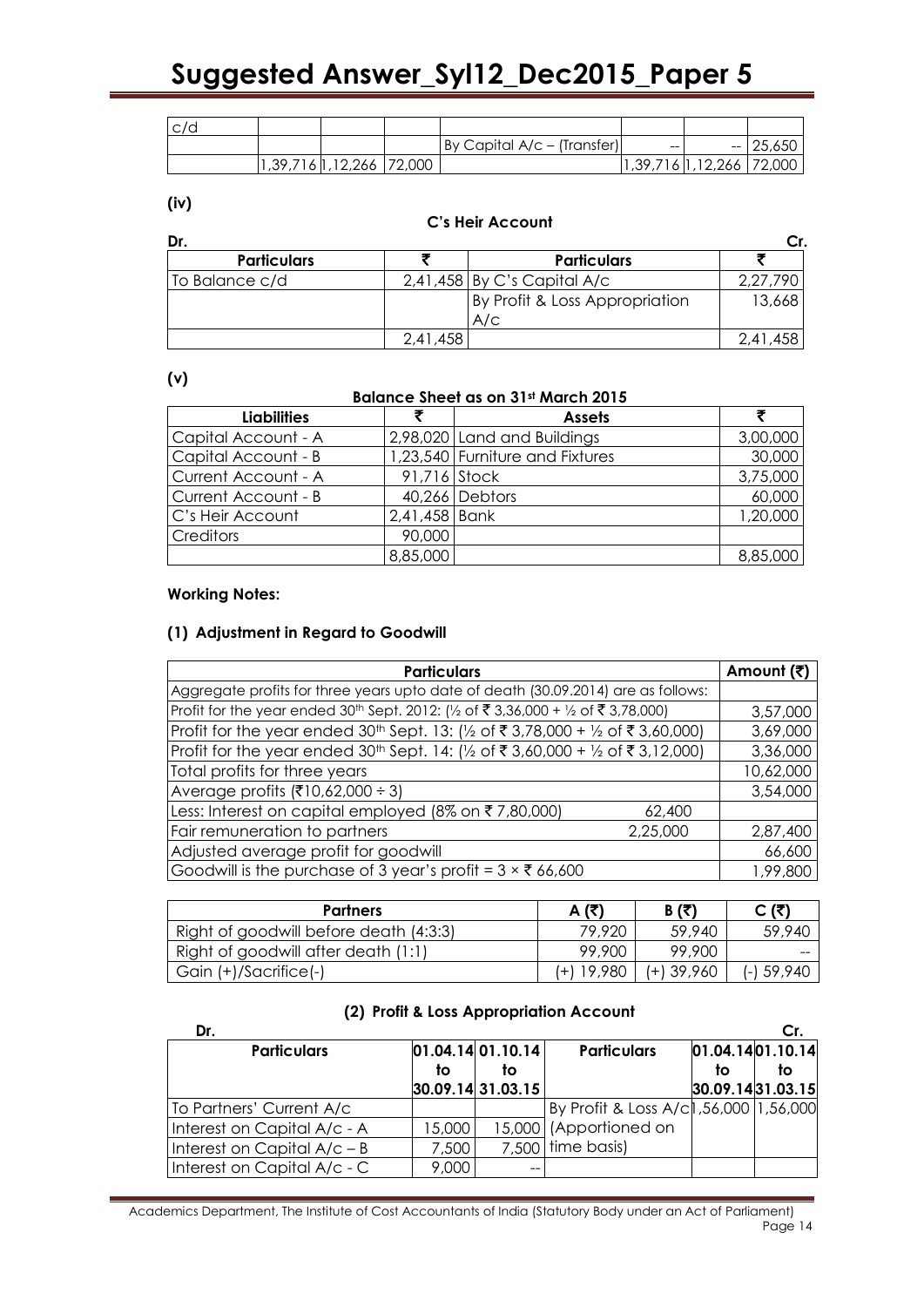| To Interest on hire C's A/c (-12%) | $\hspace{0.05cm}$ – $\hspace{0.05cm}$ | 13,668             |                     |  |
|------------------------------------|---------------------------------------|--------------------|---------------------|--|
| Partners' Current A/cs - A         | 49,800                                | 59,916             |                     |  |
| Partners' Current $A/cs - B$       | 37,350                                | 59.916             |                     |  |
| Partners' Current A/cs - C         | 37.350                                | $- -$              |                     |  |
|                                    |                                       | 56,000   1,56,000, | 1,56,000   1,56,000 |  |

#### **4. Answer any two questions (Carrying 4 Marks each): 4×2=8**

**(a) The following information is extracted from a set of Books of MR. PARDIWALA, a Trader for the period ended June 30, 2015.**

| <b>Particulars</b>                    | Amount in $(\bar{z})$ |
|---------------------------------------|-----------------------|
| 1st April 2015: Sales Ledger Balances | 12,400                |
| June 30, 2015:                        |                       |
| Sales (including Cash Sales - 4,000)  | 23,000                |
| <b>Cash Received from Customers</b>   | 18,500                |
| <b>Bills Receivable received</b>      | 4,000                 |
| <b>Returns Inward</b>                 | 400                   |
| <b>Bills endorsed to supliers</b>     | 500                   |
| <b>Bills dishonoured</b>              | 300                   |
| <b>Bills Receivable discounted</b>    | 500                   |
| <b>Bad Debts written off</b>          | 50                    |
| <b>Transferred from Bought Ledger</b> | 150                   |
| Sundry charges debited to customers   | 20                    |
| 8. <del>.</del>                       |                       |

#### **Required:**

**Prepare Sales Ledger Adjustment Account in the General Ledger from the foregoing information. 4**

**(b) The following details were extracted from the books of M/S VIVAIN & CO. for 6 months ended March 31, 2015.**

| <b>Particulars</b>                        | Amount in $(3)$ |
|-------------------------------------------|-----------------|
| Creditors Balance on 01.10.2014           | 38,000          |
| <b>Credit Purchases during the period</b> | 2,67,000        |
| <b>Bills payable accepted</b>             | 62,000          |
| <b>Cash paid to Creditors</b>             | 1,37,000        |
| <b>B/R</b> endorsed to creditors          | 16,000          |
| <b>Endorsed B/R dishonoured</b>           | 3,000           |
| <b>B/P</b> dishonoured                    | 2,000           |
| <b>Purchase returns</b>                   | 11,000          |
| Discount received                         | 6,000           |
| <b>Transfer from Debtors ledger</b>       | 7,000           |
| <b>Reauired:</b>                          |                 |

**Prepare Total CREDITORS Account as appearing in the General Ledger. 4**

- **(c) KAVYA LTD. maintains self-balancing ledgers. On 31st March, 2015 the accountant of the company located the following errors in the books of account:**
	- **(i) An amount of 8,700 received from customer Meena was credited to Meenu, another customer.**
	- **(ii) The sales book for December, 2014 was undercast by** `**1,000.**
	- **(iii) Goods invoiced at 15,600 were returned to supplier, M/s BPO Ltd., but no entry was made in the books for this return made on 28th December, 2014.**

**Pass the necessary Journal entries to rectify the above mentioned errors. 4**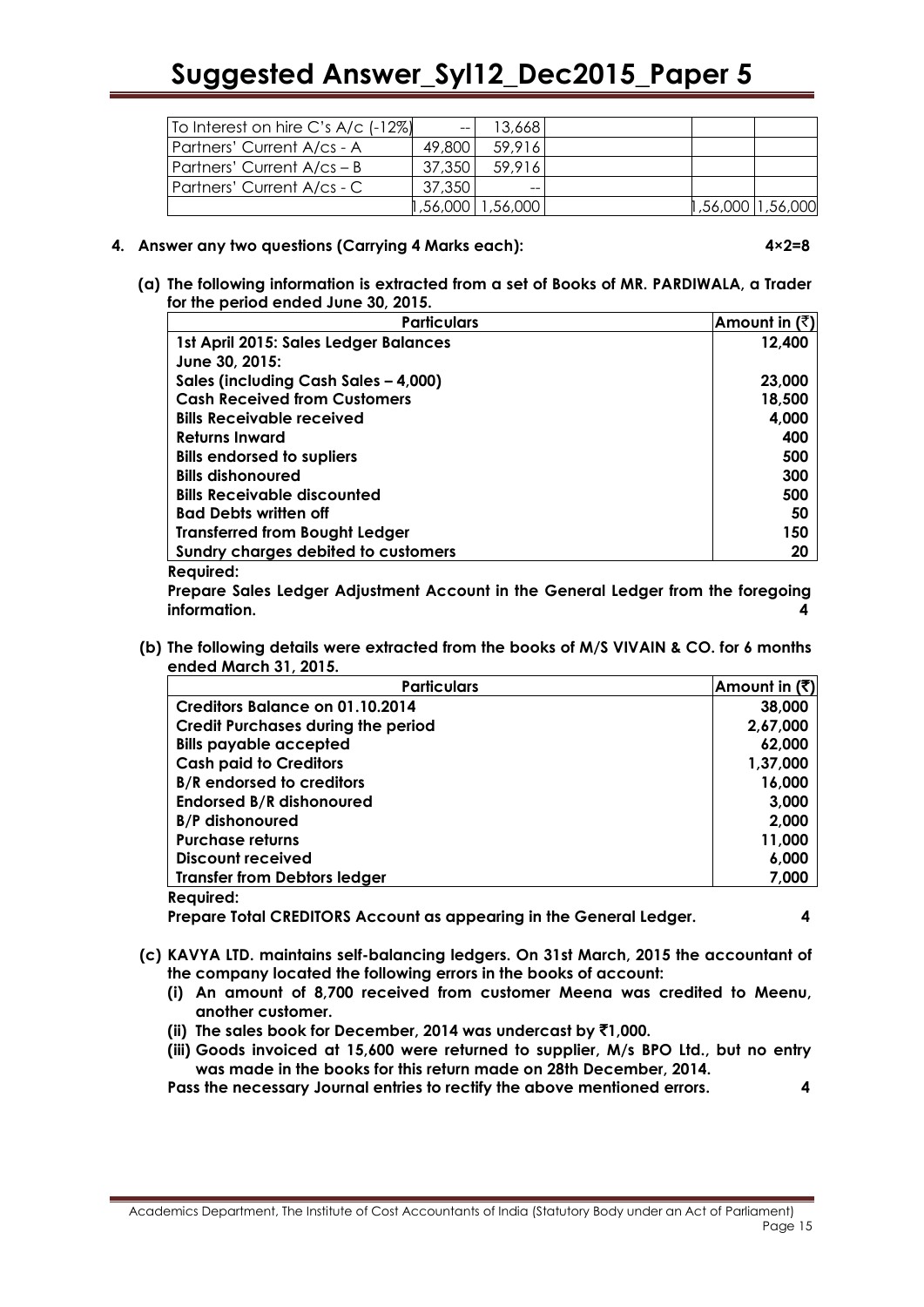# **Answer:**

**4. (a)**

# **In the General Ledger of Mr. Pardiwala Sales Ledger Adjustment Account**

| Dr.         |                          |        |             |                                  | Cr.    |
|-------------|--------------------------|--------|-------------|----------------------------------|--------|
| <b>Date</b> | <b>Particulars</b>       | ₹      | <b>Date</b> | <b>Particulars</b>               |        |
|             | $2015$ To Balance b/d    | 12,400 | 2015        | By General Ledger Adjustment     |        |
|             |                          |        |             | $A/C$ :                          |        |
|             | June To General Ledger   |        | June I      | Cash received                    | 18,500 |
| 30          | Adjustment A/c:          |        | 30          |                                  |        |
|             | Sales (Credit)           | 19,000 |             | <b>Bills receivable received</b> | 4,000  |
|             | <b>Bills dishonoured</b> | 300    |             | Bad debts                        | 50     |
|             | Sundry charges debited   | 20     |             | Returns inward                   | 400    |
|             | to customer              |        |             |                                  |        |
|             |                          |        |             | Transfer from bought ledger      | 150    |
|             |                          |        |             | By Balance c/d                   | 8,620  |
|             |                          | 31,720 |             |                                  | 31,720 |

**Note: No entry is required for - Bills endorsed, Bills receivable dishonoured.**

**(b)**

# **In the General Ledger of M/s Vivain & Co. Total Creditors Account - for six months ended 31.03.2015**

| Dr.  |                                    |          |      |                                        | Cr.      |
|------|------------------------------------|----------|------|----------------------------------------|----------|
| Date | <b>Particulars</b>                 |          | Date | <b>Particulars</b>                     |          |
|      | 31.3.15 To Bills payable accepted  |          |      | 62,000 1.10.14 By Balance b/d          | 38,000   |
|      | To Cash paid to creditors          |          |      | 1,37,000 31.3.15 By Purchases (Credit) | 2,67,000 |
|      | To B/R endorsed                    | 16,000   |      | By Endorsed B/R<br>Dishonoured         | 3,000    |
|      | To Purchase returns                | 11,000   |      | By B/P Dishonoured                     | 2,000    |
|      | To Discount received               | 6,000    |      |                                        |          |
|      | To Transfer from debtors<br>ledger | 7,000    |      |                                        |          |
|      | Balance c/d                        | 71,000   |      |                                        |          |
|      |                                    | B,10,000 |      |                                        | 3,10,000 |

**(c)**

#### **Kavya Ltd. Journal Entries**

| Date                        | <b>Particulars</b>                                                                                                                                                                                                 | L.F.I | Dr.<br>(₹) | Cr.<br>(3) |
|-----------------------------|--------------------------------------------------------------------------------------------------------------------------------------------------------------------------------------------------------------------|-------|------------|------------|
| 2015<br>March,<br>31<br>(i) | Meena (In Sales/Debtors Ledger)<br>Dr.<br>To Meenu (in Sales/Debtors Ledger)<br>(Being amount received from Meena was wrongly credited<br>to Meenu, now rectified)                                                 |       | 8,700      | 8.700      |
| (ii)(a)                     | Suspense A/c (in Sales/Debtors Ledger)<br>Dr.<br>To Sales A/c (in General Ledger)                                                                                                                                  |       | 1,000      | 1,000      |
| (ii)(b)                     | Sales/Debtors Ledger Adjustment A/c (in General Ledger) Dr.<br>To General Ledger Adjustment A/c (in Sales/Debtors Ledger)<br>(Being rectification of the errors resulting from under casting of<br>the Sales Book) |       | 1,000      | 1,000      |
| (iii) (a)                   | M/s BPO Ltd. A/c (In Creditors/Bought Ledger)<br>Dr.<br>To Purchase Returns A/c (in General ledger)                                                                                                                |       | 5,600      |            |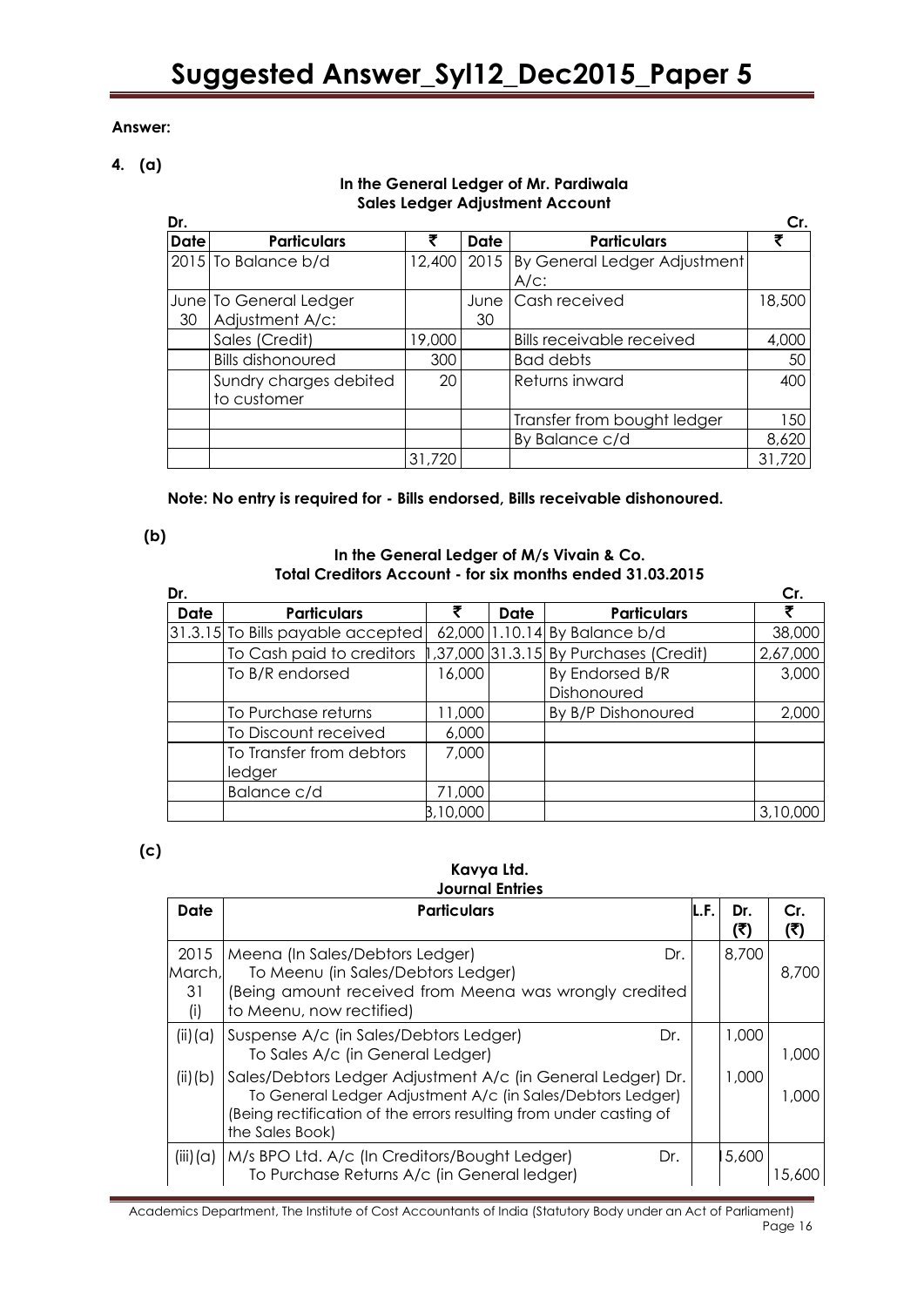| (iii)(b)   Creditors/Bought Ledger Adjustment A/c (in General Ledger) Dr. |
|---------------------------------------------------------------------------|
| To General Ledger Adjustment A/c (in Creditors/Bought Ledger)             |
| (Being goods returned to supplier not recorded earlier, now)              |
| recorded)                                                                 |

15,600 15,600

# **5. Answer any two questions (Carrying 4 Marks each): 4 × 2 = 8**

**(a) MILTON LTD. sold goods worth** `**1,00,000 to NARMADA LTD. Narmada Ltd. asked for discount of** `**16,000 which was agreed by Milton Ltd. The sale was effected and Goods dispatched. After receiving, Goods Worth** `**14,000 was found defective, which they returned immediately. They made the payment of** `**70,000 to Milton Ltd. The accountant of Milton Ltd. booked the Sales for** `**70,000.** 

**Discuss whether the accounting entry passed by the accountant of the company is correct? 4**

**(b) PRIMA CONSTRUCT LTD obtained a contract for construction of a bridge across river Hindan. The following details are available in the records kept for the year ended 31st March, 2015:**

| <b>Particulars</b>                          | $ $ (Amount $\bar{\bar{\tau}}$ in Lakh) |
|---------------------------------------------|-----------------------------------------|
| <b>Total Contract Price</b>                 | 2,000                                   |
| <b>Work Certified</b>                       | 1,400                                   |
| <b>Work Not Certified</b>                   | 400                                     |
| <b>Estimated Further Cost to Completion</b> | 700                                     |
| <b>Progress Payments Received</b>           | 1,000                                   |
| Progress Payments in pipe line              | 200                                     |

#### **Required:**

**Prima Construct Ltd. seeks your advice and assistance in presentation of accounts keeping in view the requirements of AS-7 "Accounting for Construction Contract". 4**

# **(c) Write a short note on "The Minutes of Usage (MOU)". 4**

#### **Answer:**

**5. (a)** As per Para 4.1 of AS-9 "Revenue Recognition", revenue is the gross inflow of cash, receivables or other consideration arising in the course of the ordinary activities of an enterprise from the sale of goods, from the rendering of service, and from the use by others of enterprise resources yielding interest, royalties and dividends.

In the given case, Milton Ltd. should record the sales at gross value of  $\bar{\tau}1,00,000$ . Discount of  $\bar{\mathfrak{e}}$ 16,000 in price and goods returned worth  $\bar{\mathfrak{e}}$ 14,000 are to be adjusted by suitable provisions. Milton Ltd. might have sent the credit note of  $\bar{\tau}$  30,000 to Narmada Ltd to account for these adjustments.

The contention of the accountant of Milton Ltd. to book the sales for  $\overline{57,000}$  is not correct.

# **(b) (i) Calculation of anticipated Loss for the year ended March 31, 2015:**

|                                      | Amount in ₹ lakh |
|--------------------------------------|------------------|
| Total estimated Cost of Construction | 2.500            |
| $(1400+400+700)$                     |                  |
| Less: Total Contract Price           |                  |
| Anticipated / Foreseeable Loss       | 500              |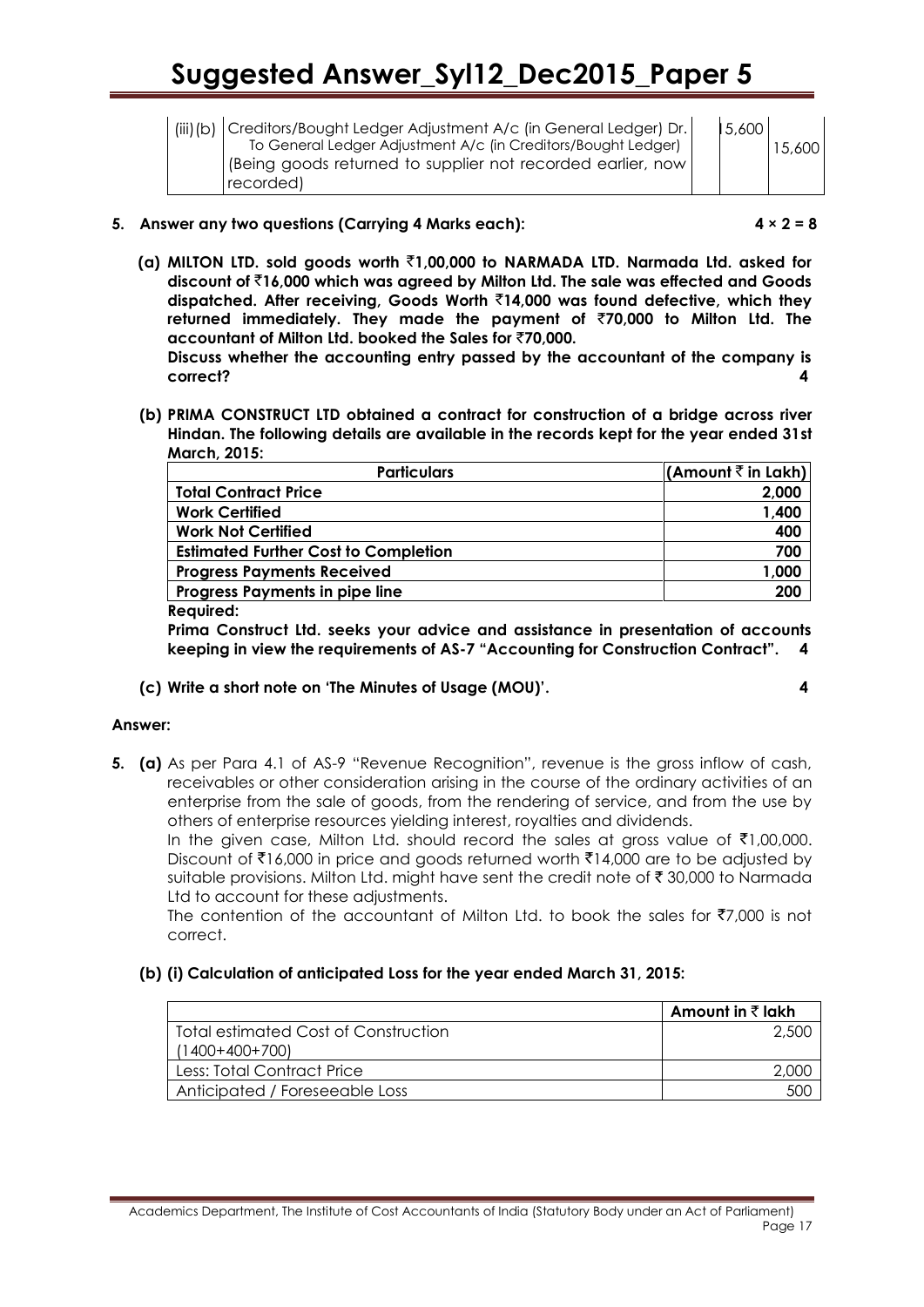# **(ii) Contract WIP i.e. cost incurred to date:**

|                                         | Amount in ₹ lakh |
|-----------------------------------------|------------------|
| Work certified                          |                  |
| Work not certified                      | 4UC              |
| Contract WIP i.e. cost incurred to date |                  |

**(iii)** Percentage of works completed =  $(1,800/2,500) \times 100 = 72\%$ 

Revenue to be recognized till date (72% of ₹ 2,000 lakh)= ₹ 1,440 lakh

# **(iv) Expected Loss recognized:**

|                                                              | Amount in ₹ lakh |
|--------------------------------------------------------------|------------------|
| Contract Revenue (72% of ₹2,000)                             | 44۱. ا           |
| Less: Contract Costs                                         | ,800             |
| Loss on Contract                                             | 360              |
| Less: Further provision required in respect of expected loss | 140(Bal Figure)  |
| Expected Loss recognized                                     |                  |

**(v)** Amount due from customers ₹[(1,800 – Nil – 500) – (1,000+200)]= ₹ 100 lakh

# **The relevant disclosures under AS-7 (Revised) are shown below:**

|                                                      | Amount in ₹ lakh |
|------------------------------------------------------|------------------|
| <b>Contract Revenue</b>                              | 1,440            |
| <b>Contract Expenses</b>                             | 1,800            |
| Expected Losses (as provided above)                  | 140              |
| Recognised Profits less Recognised Losses            | (500)            |
| Progress billing (1,000+200)                         | 1,200            |
| Retentions (Billed but not received from contractee) | 200              |
| Gross amount due from customer (contractee)          | I OC             |

# **(c) "Minutes of Usage:**

The Minutes of Usage is the total duration of minutes for which a customer uses a telecommunication network during a given month. In the rascent days of mobile telecommunication in India, airtime rates were very high and a customer had to pay for incoming call also. During those days, the MOU ranged from 110 to 150 minutes per month, as customers were wary of making calls.

However, with falling rates, the MOU has steadily reduced. As on September 2005, the blended MOU was in the range of 367 minutes signifying a multi-fold increase in network utilization.

The MOU is also analysed between prepaid and postpaid services and further drilled down between incoming and outgoing. In the current billing system, a customer does not pay for any incoming calls. However, incoming calls bring in revenue for a telecom operator in the form of IUC charges (Interconnection Usage Charges) and paid by other service providers for terminating calls.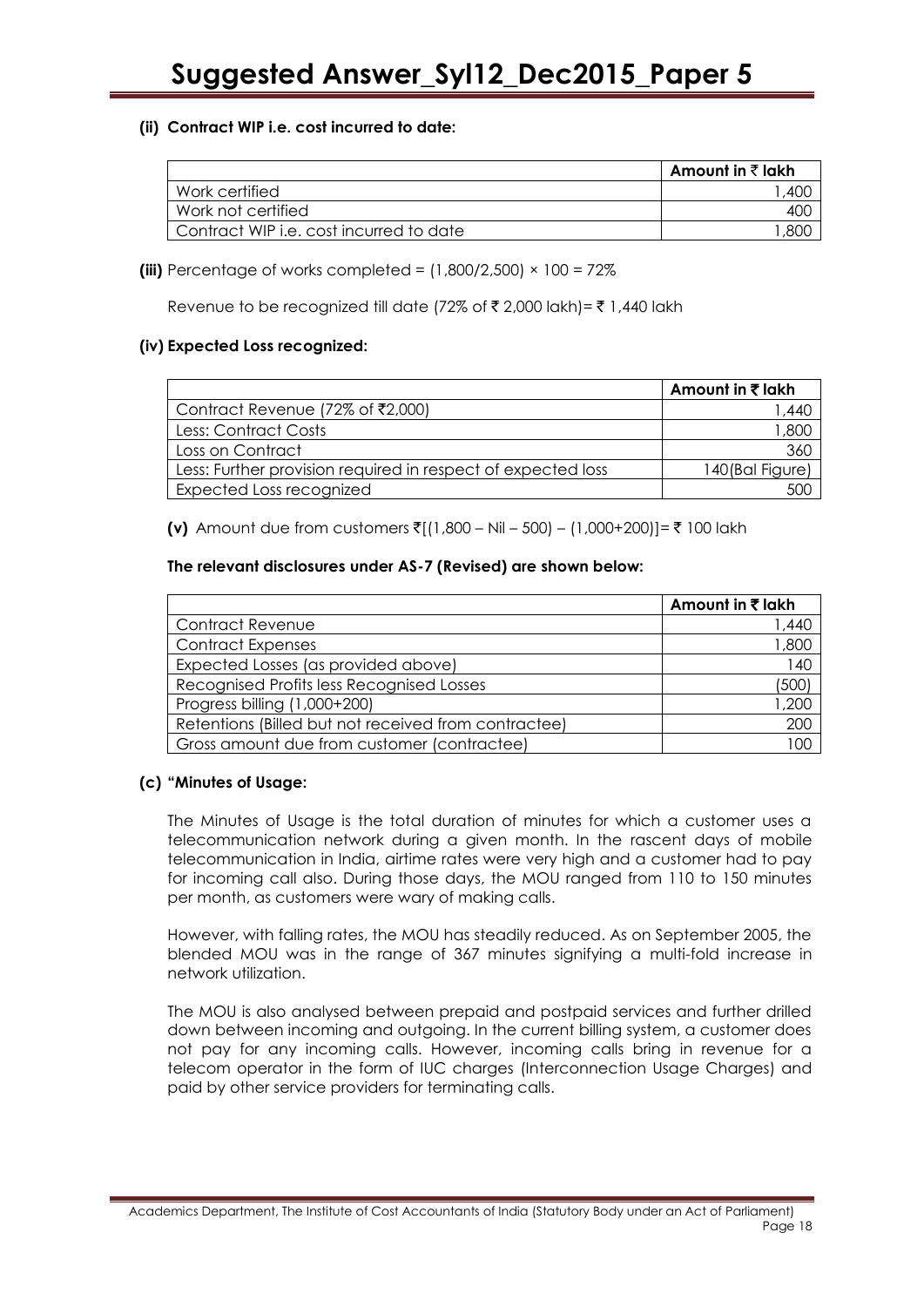#### **6. Answer any two questions (Carrying 8 Marks each): 8× 2 = 16**

- **(a) On 1st April, 2014 MS BRISTI had 20000 Equity Shares in PIVOTALS LTD. Face Value of the shares was** ` **10 each but their book value was** ` **16 per share. On 1st September, 2014 MS Bristi purchased 5000 more equity shares in the company** 
	- at a premium of  $\bar{z}$  4 per share. **On 30th September, 2014, the directors of Pivotals Ltd. announced a bonus. Bonus was declared at the rate of one equity share for every five shares held and these shares were received on 2nd November, 2014.**
	- **On 10th November, 2014, the Directors of Pivotals Ltd. announced a Rights issue which entitles the shareholders to subscribe one share for every three shares held at** ` **15 per share. Shareholders can transfer their rights in full or part.**
	- **MS Bristi sold 50% of her entitlement to Mr. Ananth for a consideration of** ` **1.50 per share and subscribed the rest on 31st December, 2014.**
	- **On 1st February, 2015 MS Bristi sold 20000 equity shares at a premium of** ` **3 per share.**
	- **The Market Price of the share of Pivotal Ltd. on 31st March, 2015 was** ` **13.**

**You are required to prepare Investment Account in the Books of MS Bristi for the year ended 31st March, 2015 and value of shares held on date. 7+1=8**

- **(b) GOURU and GYANI were friends and in need of funds. On 1st April, 2015 Gouru drew a bill for** ` **2,00,000 for three months on Gyani. On 4. 4.2015 Gouru got the bill discounted at 15% per annum and remitted half of the proceeds to Gyani. On the due date, Gyani could not meet the bill, instead, Gouru accepted Gyani"s bill for** ` **1,20,000 on 4th July, 2015 for two months. This was discounted by Gyani at 15% per annum and out this** ` **19,500 was paid to Gouru after deducting** ` **500 discounting charges. Due to financial crisis, Gouru became insolvent and the bill drawn on him was dishonoured and his estate paid 40%.**
	- **Days of grace for discount purposes may be ignored.**

**Required:**

- **(i) Give Journal Entries and**
- **(ii) Prepare Gyani"s Account – in the books of Gouru. 6+2=8**
- **(c) JIBAN and MITRIK decided to work in joint venture with the following scheme, agreeing to share profits in the ratio of 2/3 and 1/3:**

**They guaranteed the subscription at par of 50 lakhs shares of** ` **10 each in RAINBOW LTD. and to pay all expenses up to allotment in consideration of RAINBOW LTD. issuing to them 3,00,000 other shares of** ` **10 each fully paid together with a commission @ 5% in cash which will be taken by JIBAN AND MITRIK in 3 : 2.**

**Co-ventures introduced cash as follows:**

| <b>JIBAN:</b> | Stamp charges, etc.        | ₹1,65,000  |
|---------------|----------------------------|------------|
|               | <b>Advertising charges</b> | ₹1,35,000  |
|               | Car expenses               | ₹ 1,54,000 |
|               | <b>Printing charges</b>    | ₹1,88,000  |
| MITRIK:       | Rent                       | ₹1,30,000  |
|               | Solicitor's charges        | ₹80,000    |
|               |                            |            |

**Application fell short of the 50 lakhs shares by 1,20,000 shares and MITRIK introduced** ` **12,00,000 for the purchase of those shares.** 

**The guarantee having been fulfilled, Rainbow Ltd. handed over to the ventures 3,00,000 shares and also paid the Commission in cash. All their holdings were subsequently sold by the venture MITRIK receiving** ` **12,50,000 and JIBAN** ` **25,00,000.**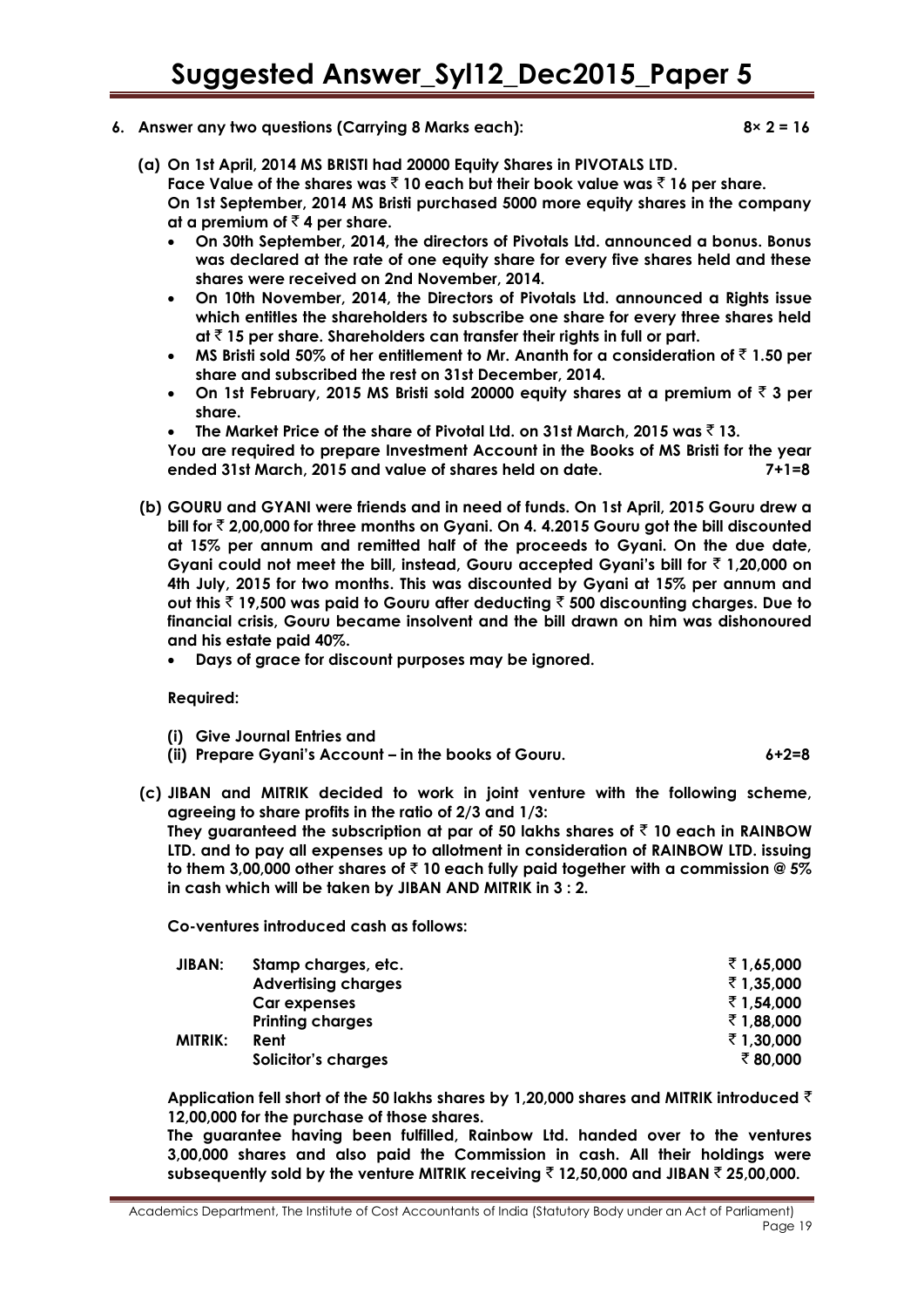**You are required to prepare the:** 

- **(i) Memorandum Joint Venture Account and**
- **(ii) Joint Venture Account with MITRIK – in the Books of JIBAN. 6+2=8**

# **Answer:**

# **6. (a)**

#### **In the Book of MS BRISTI Investment Account (Equity shares in Pivotals Ltd.) For the year ended March 31, 2015**

| Dr.       |                                              |              |                             |                   |                    |                                                           |                        |                             | Cr.            |
|-----------|----------------------------------------------|--------------|-----------------------------|-------------------|--------------------|-----------------------------------------------------------|------------------------|-----------------------------|----------------|
| Date      | <b>Particulars</b>                           | <b>Share</b> | No. of Income Amount<br>(र) | (?)               | Date               | <b>Particulars</b>                                        | No. of<br><b>Share</b> | <b>Income Amount</b><br>(₹) | (3)            |
| April b/d | 2014 To Balance                              | 20,000       |                             | 3,20,000          | 2014<br>Dec.<br>31 | By Bank<br>A/c(Sale of<br><b>Rights) 5000</b><br>@ ₹ 1.50 |                        | 7,500                       |                |
|           | Sept. To Bank A/c                            | 5,000        |                             | 70,000            | 2015<br>Feb.1      | By Bank A/c                                               | 20,000                 |                             | 2,60,000       |
| 2         | Nov. To Bonus<br>Issue                       | 5,000        |                             | $\qquad \qquad -$ | Feb.1              | By P&L A/c<br>(Loss on sale)                              |                        |                             | 5.714          |
| 31        | Dec. To Bank A/c<br>(Right)                  | 5,000        |                             |                   |                    | 75,000 Mar.31 By Balance<br>c/d                           | 15,000                 |                             | 1,95,000       |
|           | 2015 To P&L A/c<br>Feb.1 (Sale of<br>Rights) |              | 7,500                       |                   | $\lambda$          | By P&L A/c<br>(Diminish in<br>value)                      |                        |                             | 4,286          |
|           |                                              | 35,000       |                             | 7,500 4,65,000    |                    |                                                           | 35,000                 |                             | 7,500 4,65,000 |
| April     | To Balance<br>b/d                            | 15,000       |                             | 1,95,000          |                    |                                                           |                        |                             |                |

#### **Note:**

|               | Cost of shares sold - Amount paid for 35,000 shares                  | 4,65,000 |
|---------------|----------------------------------------------------------------------|----------|
|               | (₹ 3,20,000+₹ 70,000+₹ 75,000)                                       |          |
|               | Cost of 35,000 shares                                                | 4,65,000 |
|               | Cost of 20,000 shares (Average cost basis)                           | 2,65,714 |
|               | Sale proceeds                                                        | 2,60,000 |
|               | Loss                                                                 | 5,714    |
| $\mathcal{P}$ | Market Price being lower than the cost, shares is carried forward at | 1,95,000 |
|               | market price $-15,000 \times 13$                                     |          |

# **(b)**

# **In the Book of Gouru Journals Entries**

| Date    | <b>Particulars</b>                             |     | LFI | Dr.(₹)   | Cr.(₹)   |
|---------|------------------------------------------------|-----|-----|----------|----------|
| 2015    | <b>Bills Receivable A/c</b>                    | Dr. |     | 2,00,000 |          |
| April 1 | To Gyani A/c                                   |     |     |          | 2,00,000 |
|         | (Being the bill for ₹ 2,00,000 drawn on Gyani) |     |     |          |          |
| April 4 | Bank A/c                                       | Dr. |     | 1,92,500 |          |
|         | Discount on Bills A/c                          | Dr. |     | 7,500    |          |
|         | To Bills Receivable A/C                        |     |     |          | 2,00,000 |
|         | (Being the bill discounted @ 15% per annum)    |     |     |          |          |
|         | April 4 Gyani A/c                              | Dr. |     | 1,00,000 |          |
|         | To Bank A/c                                    |     |     |          | 96,250   |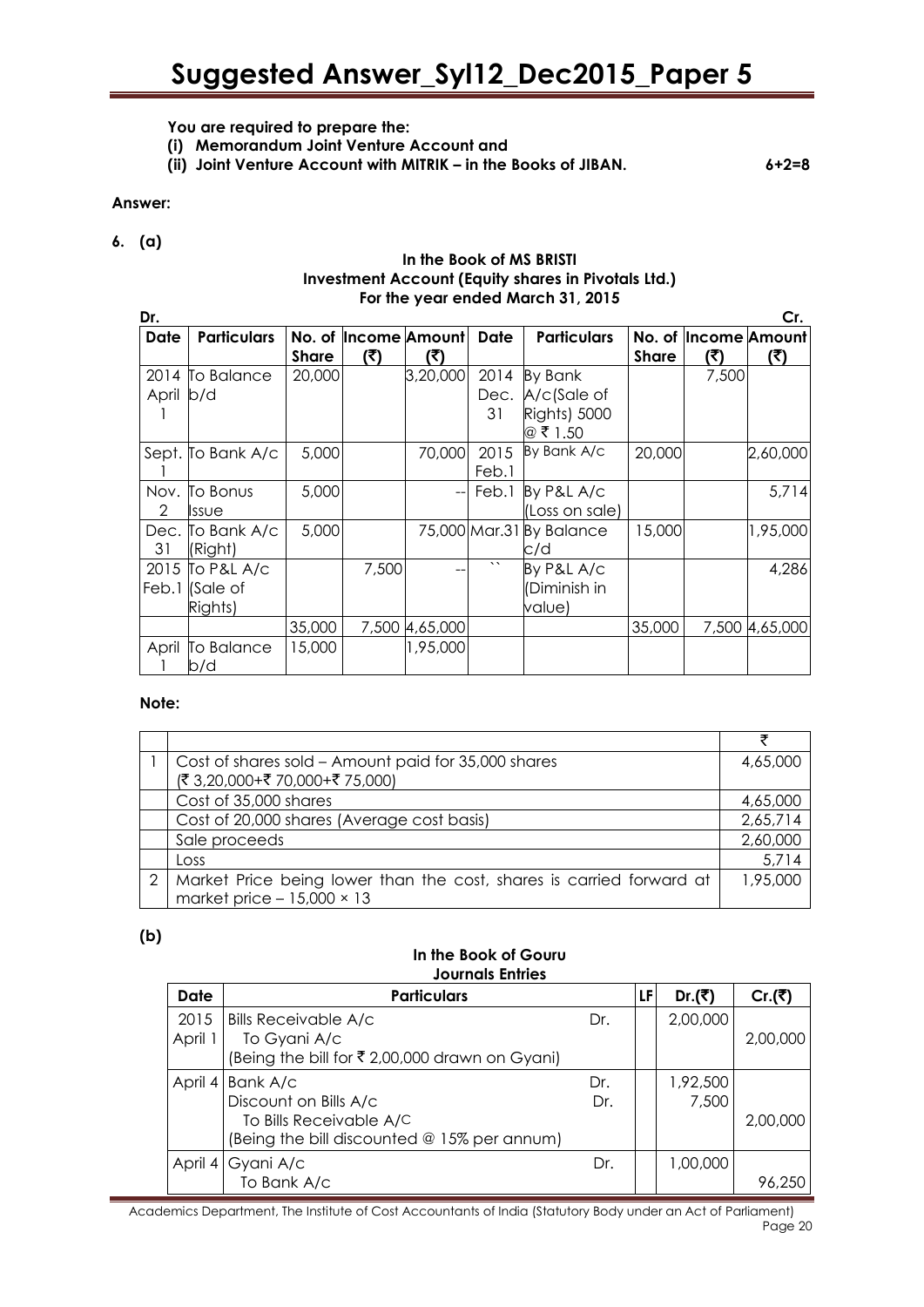|        | To Discount on Bills A/C                          |     |          | 3,750    |
|--------|---------------------------------------------------|-----|----------|----------|
|        | (Being all the proceeds sent to Gyani)            |     |          |          |
|        |                                                   |     |          |          |
| July 4 | Gyani A/c                                         | Dr. | 1,20,000 |          |
|        | To Bills Payable A/C                              |     |          | 1,20,000 |
|        | (Being the 2 months bill drawn by Gyani accepted) |     |          |          |
| July 4 | Bank A/c                                          | Dr. | 19,500   |          |
|        | Discount on Bills A/c                             | Dr. | 500      |          |
|        | To Gyani A/C                                      |     |          | 20,000   |
|        | (Being proceeds received from Gyani)              |     |          |          |
| Sept.7 | <b>Bills Payable A/c</b>                          | Dr. | 1,20,000 |          |
|        | To Gyani A/C                                      |     |          | 1,20,000 |
|        | (Being the bill dishonoured drawn by Gyani)       |     |          |          |
| Sept.7 | Gyani A/c                                         | Dr. | 1,20,000 |          |
|        | To Bank A/C                                       |     |          | 48,000   |
|        | To Deficiency A/c                                 |     |          | 72,000   |
|        | Being 40% payments made to Gyani and unpaid       |     |          |          |
|        | balance transferred to Deficiency A/c)            |     |          |          |

#### **Gyani Account**

| Dr.         |                                 |          |                                   | Cr.      |
|-------------|---------------------------------|----------|-----------------------------------|----------|
| <b>Date</b> | <b>Particulars</b>              |          | <b>Particulars</b>                |          |
|             | $4.4.15$ To Bank A/c            |          | 96,250 By Bills Receivable A/c    | 2,00,000 |
|             | 4.4.15 To Discount on bills A/c |          | 3,750 By Bank A/c                 | 19,500   |
|             | $4.7.15$ To Bills Payable A/c   |          | 1,20,000 By Discount on bills A/c | 500      |
|             | $7.7.15$ To Bank A/c            |          | 48,000 By Bills payable A/c       | 1,20,000 |
|             | 7.7.15 To Deficiency A/c        | 72,000   |                                   |          |
|             |                                 | 3,40,000 |                                   | 3,40,000 |

**(c)**

### **Memorandum Joint Venture Account**

| Dr.         | Cr.                    |           |      |                         |           |
|-------------|------------------------|-----------|------|-------------------------|-----------|
| <b>Date</b> | <b>Particulars</b>     | ₹         | Date | <b>Particulars</b>      | ₹         |
|             | To Mitrik:             |           |      | By Jiban:               |           |
|             | Cost of Shares         | 12,00,000 |      | Commission (3/5)        | 15,00,000 |
|             | To Jiban:              |           |      | By Mitrik:              |           |
|             | Stamp changes          | 1,65,000  |      | Commission (2/5)        | 10,00,000 |
|             | Advertising charges    | 1,35,000  |      | By Jiban:               |           |
|             | Printing charges       | 1,88,000  |      | Sale proceeds of shares | 25,00,000 |
|             | Car expenses           | 1,54,000  |      | By Mitrik:              |           |
|             | To Mitrik:             |           |      | Sale proceeds of shares | 12,50,000 |
|             | Rent                   | 1,30,000  |      |                         |           |
|             | Solicitor's charges    | 80,000    |      |                         |           |
|             | To Profit on Venture   |           |      |                         |           |
|             | Jiban (2/3) 27,98,667  |           |      |                         |           |
|             | Mitrik (1/3) 13,99,333 | 41,98,000 |      |                         |           |
|             |                        | 62,50,000 |      |                         | 62,50,000 |

#### **In the books of Jiban Joint Venture Account with Mitrik**

| Dr. |                    |                    | ∾. |
|-----|--------------------|--------------------|----|
|     | <b>Particulars</b> | <b>Particulars</b> |    |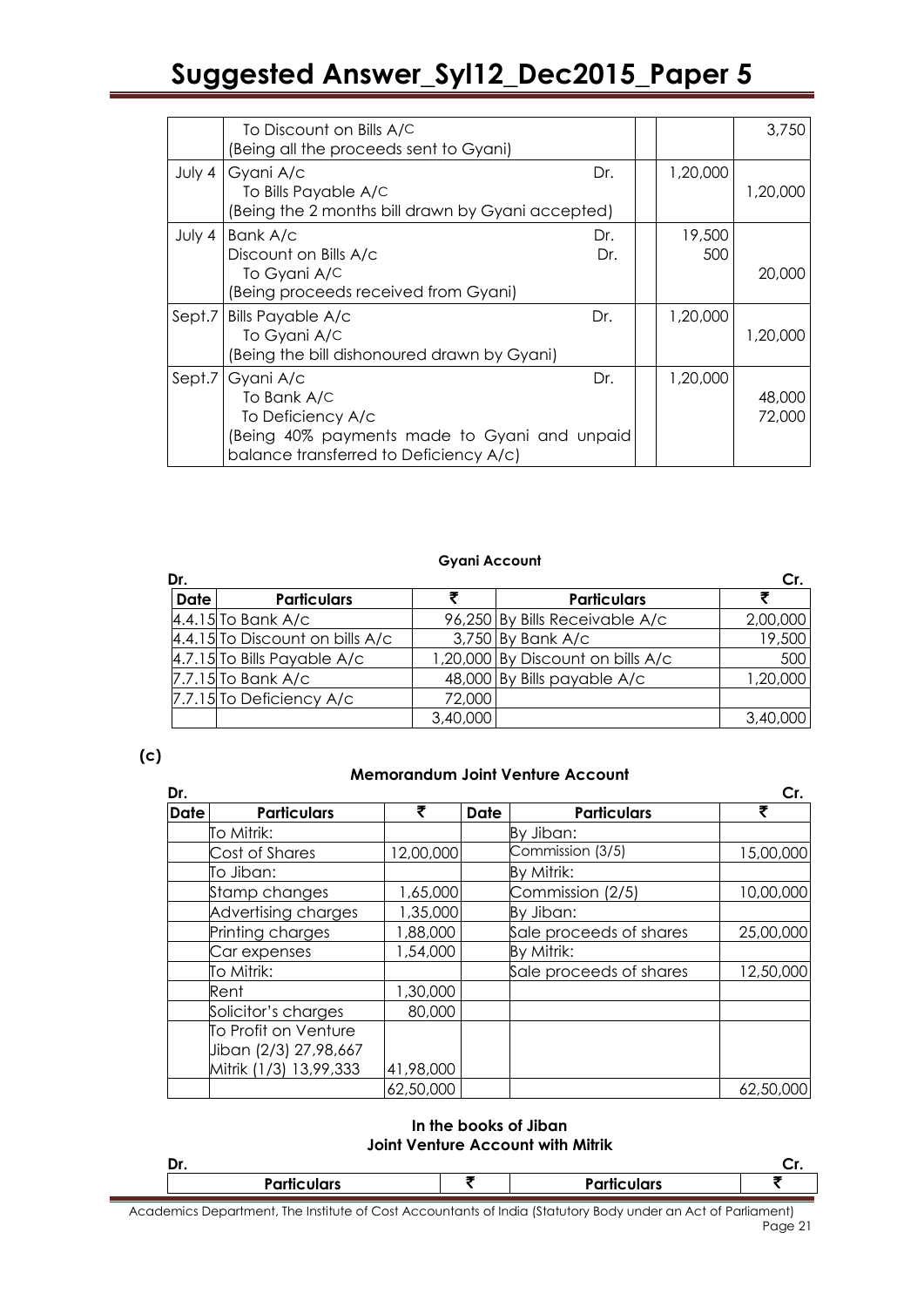| To Bank-Stamp, Adv. Car exp. & Printing   6,42,000 By Bank (Commission) |           |                                                        | 15,00,000 |
|-------------------------------------------------------------------------|-----------|--------------------------------------------------------|-----------|
| To Share of Profit                                                      |           | 27,98,667By Bank (Sale Proceeds of Shares)   25,00,000 |           |
| To Bank (Remittance)                                                    | 5,59,3331 |                                                        |           |
|                                                                         | 40,00,000 |                                                        | 40,00,000 |

#### **7. Answer any two questions (Carrying 8 marks each): 8×2=16**

**(a) The following details are extracted from the Books of HEAVEN FIRE INSURANCE CO. LTD. for the year ended March 31, 2015.**  $(Amount in **7** l<sub>ab</sub>)$ 

|                                                     | AINVUIL III \ LUKIII |
|-----------------------------------------------------|----------------------|
| <b>Particulars</b>                                  |                      |
| <b>Claims Paid</b>                                  | 440                  |
| Legal expenses regarding claim                      |                      |
| <b>Premiums received</b>                            | 1.200                |
| <b>Re-insurance Premiums paid</b>                   | 90                   |
| Commission                                          | 250                  |
| <b>Expenses of Management</b>                       | 150                  |
| Provision against unexpired risk on 1st April, 2014 | 480                  |
| Claims unpaid on 1st April, 2014                    | 40                   |
| Claims unpaid on 31.03.2015                         | 70                   |

**Create Reserve for Unexpired Risk @ 40%.**

**Required:** 

**Prepare the Revenue Account as per IRDA Regulations for the year ended March 31, 2015. 8**

**(b) The following is an extract from Trial Balance of VAISHNAVI BANK LTD. as at 31st March, 2015.**

| <b>Particulars</b>                                 |          |          |
|----------------------------------------------------|----------|----------|
| <b>Bills discounted</b>                            | 9.00.000 |          |
| Rebate on Bills discounted (as on 1st April, 2014) |          | 44,320   |
| <b>Discount Received</b>                           |          | 2.11.416 |

**An analysis of the Bills discounted and held on 31.03.2015 is as follows:**

| SI. No. | Date of Bills | Amount $(\bar{z})$ | Period   | <b>Rate of Discount</b> |
|---------|---------------|--------------------|----------|-------------------------|
| (i)     | 5.01.2015     | 2,50,000           | 5 months | 10%                     |
| (ii)    | 10.02.2015    | 1,50,000           | 4 months | 9%                      |
| (iii)   | 25.02.2015    | 2,00,000           | 4 months | 9%                      |
| (iv)    | 20.03.2015    | 3,00,000           | 3 months | 8%                      |

**You are required to:**

- **(i) Calculate the amount of discount on bills to be credited to Profit and Loss Account for the year ended 31st March, 2015.**
- **(ii) Show the necessary Journal Entries in this respect. 6+2=8**
- **(c) (i) From the following information of VIDYUT ELECTRICITY CO. LTD., an Electricity generation Project, CALCULATE:**
	- **(1) Depreciation and**
	- **(2) Advance against Depreciation upto the year 2014-15 as per Regulation 21 of the Central Electricity Regulatory Commission (Terms and Conditions of Tariff) Regulations 2004.**
		- **Date of Commercial Operation of COD: 1st April, 2012**
		- **Approved Opening Capital Cost as on 1st April, 2012:** `**10,00,000**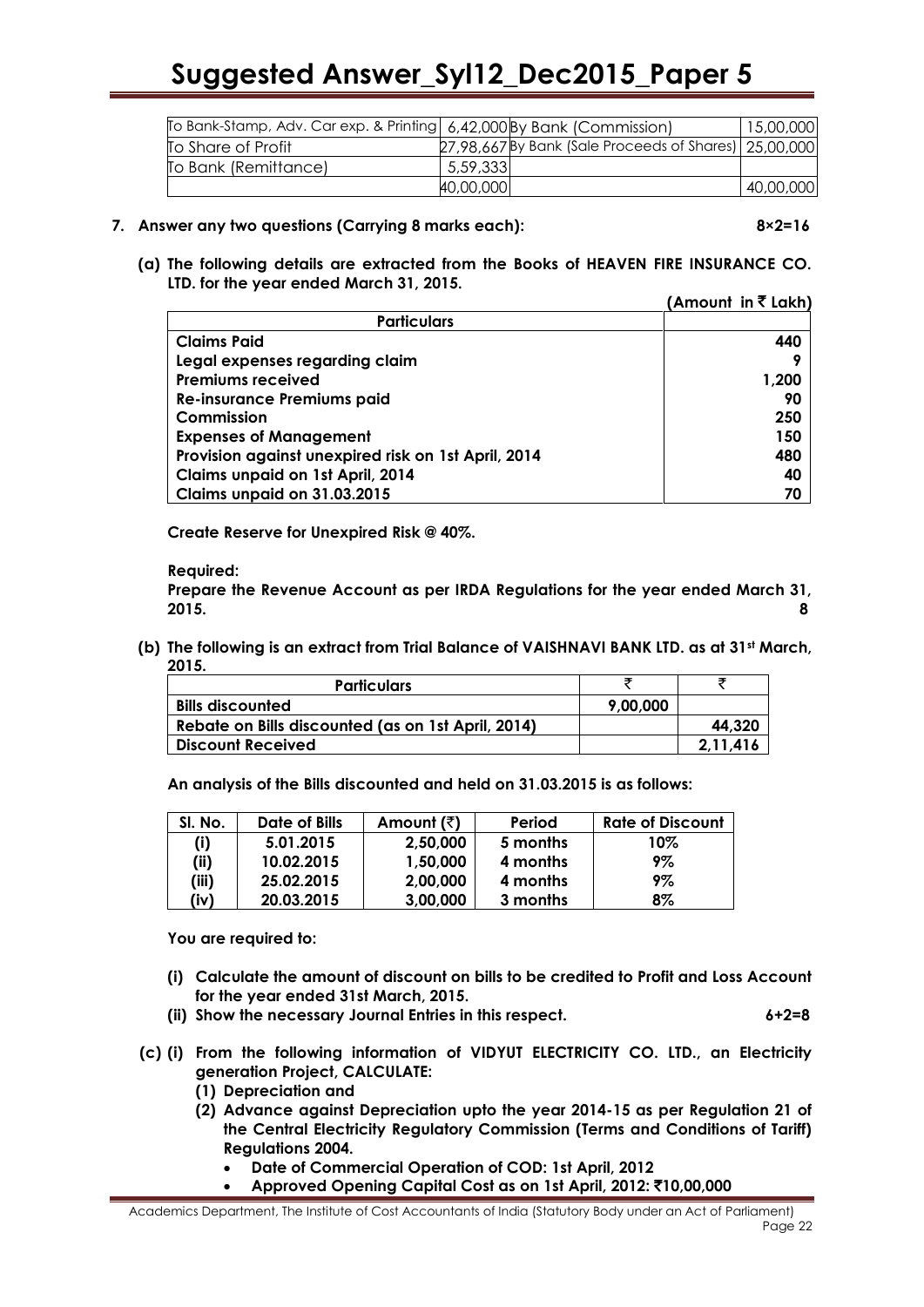- **Weighted average Rate of Depreciation: 5.20%**
- **Details of allowed Additional Capital, Repayment of loan and Weighted Average Rate of Interest on Loan are as follows:**

|                                                 |         |         | (Amount in $\bar{z}$ ) |
|-------------------------------------------------|---------|---------|------------------------|
| Year                                            | 2012-13 | 2013-14 | 2014-15                |
| <b>Additional Capital Expenditure (allowed)</b> | 70,000  | 20,000  | 15,000                 |
| <b>Repayment of Loan</b>                        | 60,000  | 70,000  | 70,000                 |
| Weighted Average Rate of Interest on Loan       | 7.50%   | 7.60%   | 7.80%                  |
|                                                 |         |         | $3 + 3 = 6$            |

**(ii) State the justifications/reasons for which an immediate shift to the Optimized Depreciated Replacement Cost (ODRC) Method is not recommended. 2**

#### **Answer:**

**7. (a)**

#### **FORM B – RA**

Name of the insurer: Heaven Fire Insurance Co. Ltd. Registration No. and Date of registration with the IRDA…. Revenue Account for the year ended March 31, 2015

|                                                  |                 | (Amount in $\bar{z}$ lakh) |
|--------------------------------------------------|-----------------|----------------------------|
| <b>Particulars</b>                               | <b>Schedule</b> | Amount (₹)                 |
| Premium earned (net)                             |                 | 1,146                      |
| Other Income<br>2.                               |                 |                            |
| Interest, dividend and rent                      |                 |                            |
| Total (A)                                        |                 | 1,146                      |
| Claims Incurred                                  | ⌒               | 479                        |
| Commission                                       |                 | 250                        |
| Operating expenses related to insurance business |                 | 150                        |
| Total (B)                                        |                 | 879                        |
| Operating Profit $(A - B)$                       |                 | 267                        |

| Schedule 1: Premium earned (Net)                                          | $($ ₹ in lakh) |
|---------------------------------------------------------------------------|----------------|
| Premium received                                                          | 1,200          |
| Less: Re-insurance premium                                                | 90             |
| Net premium                                                               | 1.110          |
| Adjustment for change in Reserve for unexpired risks (W.N)<br>(444 - 480) | 36             |
| intoi                                                                     |                |

| <b>Schedule 2: Claims Incurred</b>                    | ( $\bar{\tau}$ in lakh) |
|-------------------------------------------------------|-------------------------|
| Claims paid including legal expenses $(440 + 9)$      | 449                     |
| Add: Claims outstanding at the end of the year        |                         |
| Less: Claims outstanding at the beginning of the year | (40)                    |
| Total                                                 |                         |

| <b>Schedule 3: Commission</b> | (₹ in lakh) |
|-------------------------------|-------------|
| Commission paid               | 250         |
| "otal                         | 250         |

| Schedule 4: Premium earned (Net) | (₹ in lakh) |
|----------------------------------|-------------|
| Expenses for Management          | ' 50        |
| intal                            | 15C         |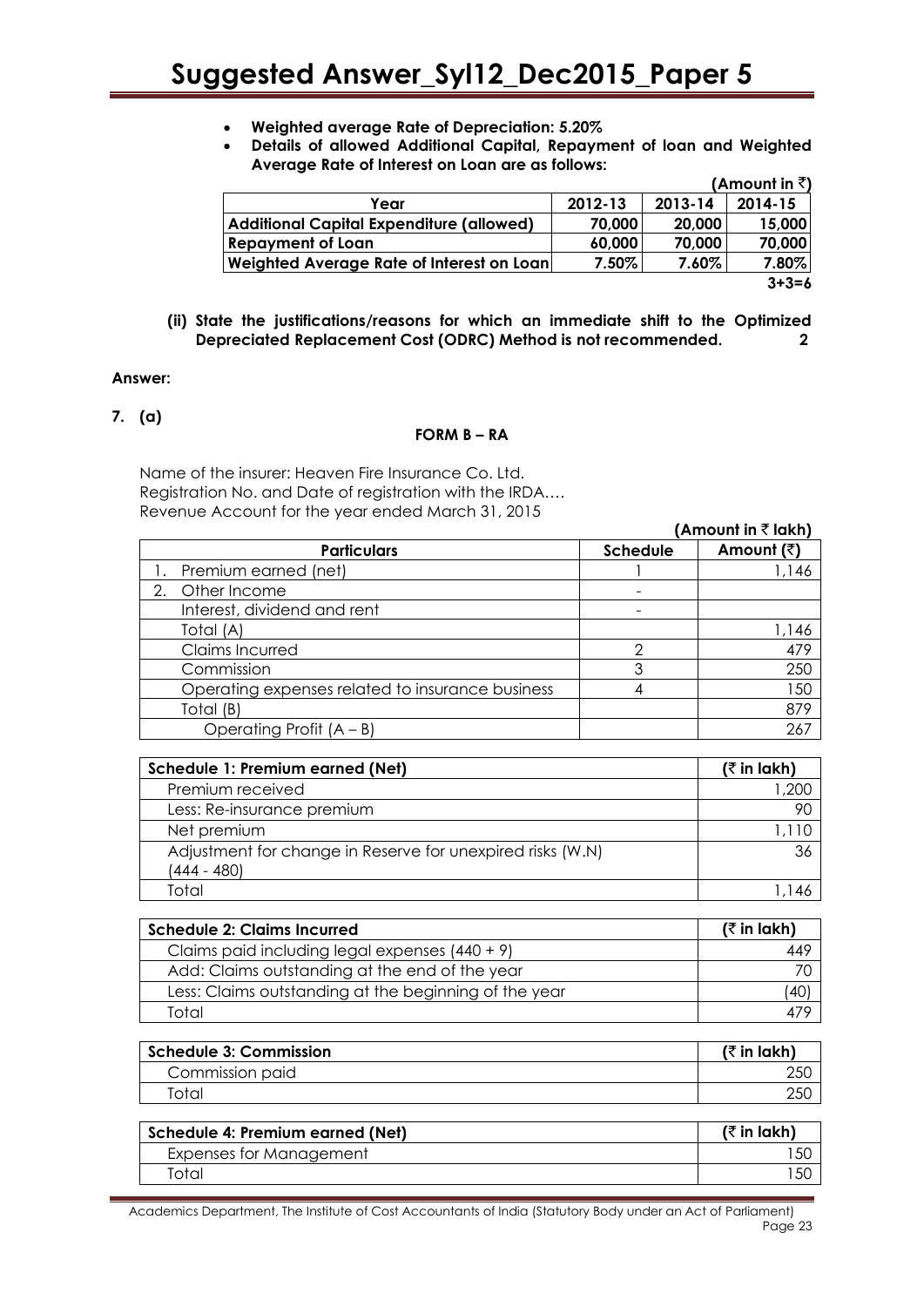# **Working Note:**

| Change in the provision for unexpired risk:                    | (₹ in lakh) |
|----------------------------------------------------------------|-------------|
| Unexpired risk reserve as on $31st$ March, 2015 = 40% of 1,110 | 444         |
| Less: Unexpired reserve as on 1st April, 2014                  | <u>480</u>  |
| Change in the provision for unexpired risk                     | <u>36</u>   |

# **(b)**

# **Calculation of Rebate on Bills discounted:**

| <b>Bill amount</b><br>(₹) | Due Date   | Days after 31st<br><b>March, 2015</b> | Discount rate | Amount (₹) |
|---------------------------|------------|---------------------------------------|---------------|------------|
| 2,50,000                  | 08.06.2015 | $30+31+8=69$                          | 10%           | 4,726      |
| .50,000 ا                 | 13.06.2015 | $30+31+13=74$                         | 9%            | 2,737      |
| 2,00,000                  | 28.06.2015 | $30+31+28=89$                         | 9%            | 4,389      |
| 3,00,000                  | 23.06.2015 | $30+31+23=84$                         | 8%            | 5,523      |
| 9,00,000                  |            | Rebate on bills discounted            |               | 17,375     |

# **Statement showing amount to be credited to Profit and Loss Account**

| Transfer from Rebate on bills discounted as on 1.04.2014    | ₹44,320              |
|-------------------------------------------------------------|----------------------|
| Add: Discount received during the year ended March 31, 2015 | $\mathsf{Z}2.11.416$ |
|                                                             | ₹2,55,736            |
| Less: Rebate on bills discounted as on 31.03.2015           | ₹17.375              |
| Amount credited to Profit and Loss A/c                      | ₹2,38,361            |

# **Journal Entries**

| <b>Particulars</b>                                               | Dr.<br>Amount<br>(₹) | Cr.<br>Amount<br>(₹) |
|------------------------------------------------------------------|----------------------|----------------------|
| Rebate on Bills Discounted A/c<br>Dr.                            | 44,320               |                      |
| To, Discount on Bills A/c                                        |                      | 44,320               |
| (being transfer of Rebate on Bills Discounted on 01.04.2014 to   |                      |                      |
| Discount on Bills A/c)                                           |                      |                      |
| Discount on Bills A/c<br>Dr.                                     | 17,375               |                      |
| To, Rebate on Bills Discounted A/c                               |                      | 17.375               |
| (Being the unexpired discount transferred to Rebate on Bills     |                      |                      |
| Discounted A/c)                                                  |                      |                      |
| Discount on Bills A/c<br>Dr.                                     | 2,38,361             |                      |
| To, Profit and Loss A/c                                          |                      | 2,38,361             |
| (Being the amount of Discount on Bills transferred to Profit and |                      |                      |
| Loss A/c                                                         |                      |                      |

# **Alternative Journal Entries**

| <b>Particulars</b>                                             | Dr.    | Cr.    |
|----------------------------------------------------------------|--------|--------|
|                                                                | Amount | Amount |
| Rebate on Bills Discounted A/c<br>Dr.                          | 44,320 |        |
| To, Discount on Bills A/c                                      |        | 44,320 |
| (being transfer of Rebate on Bills Discounted on 01.04.2014 to |        |        |
| Discount on Bills A/c)                                         |        |        |